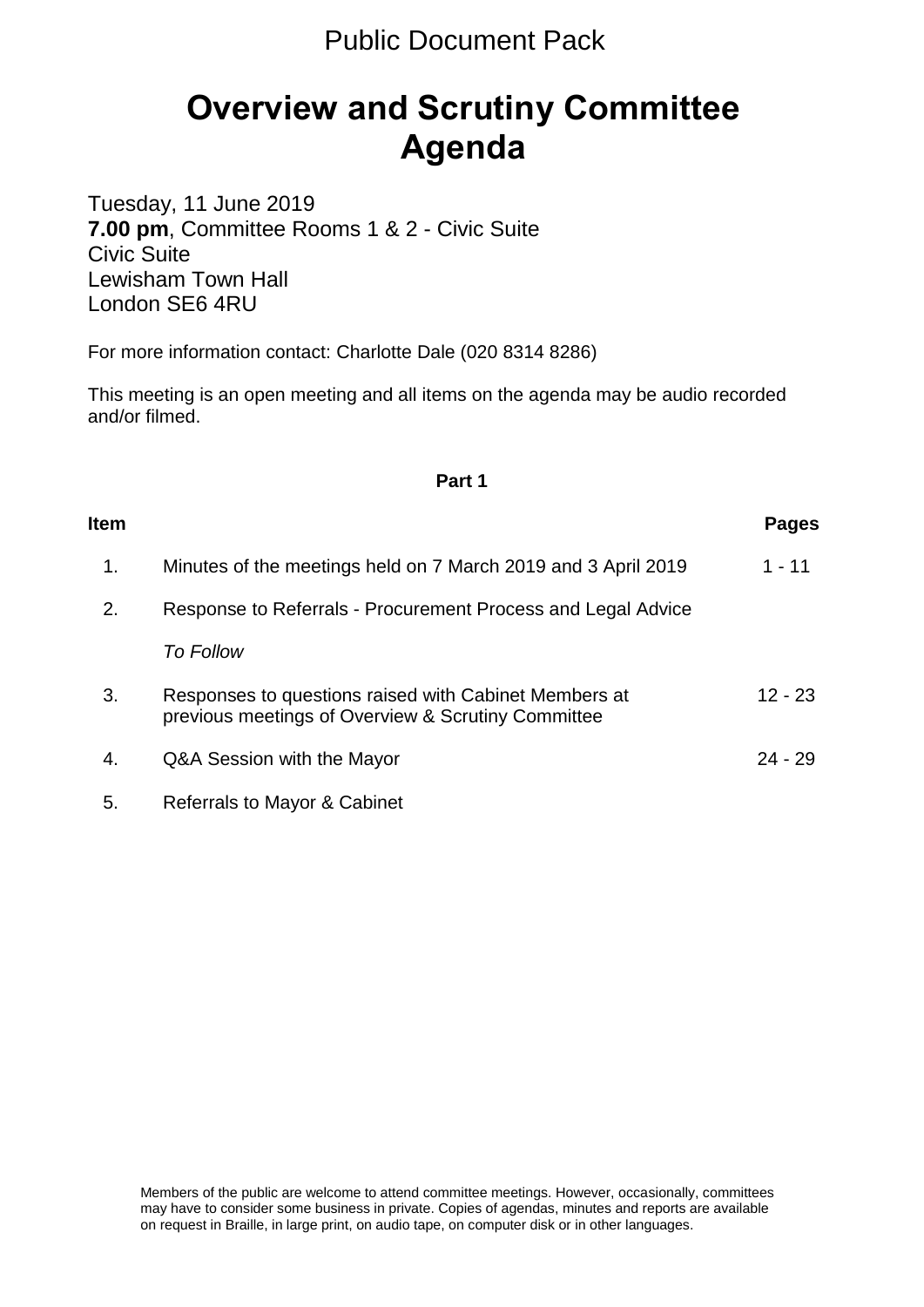# **Overview and Scrutiny Committee Members**

Members of the committee, listed below, are summoned to attend the meeting to be held on Tuesday, 11 June 2019.

Janet Senior, Acting Chief Executive Monday 3 June 2019

| Councillor Bill Brown (Chair)           |
|-----------------------------------------|
| Councillor Sakina Sheikh (Vice-Chair)   |
| Councillor Obajimi Adefiranye           |
| <b>Councillor Abdeslam Amrani</b>       |
| <b>Councillor Tauseef Anwar</b>         |
| <b>Councillor Peter Bernards</b>        |
| <b>Councillor Juliet Campbell</b>       |
| <b>Councillor Suzannah Clarke</b>       |
| <b>Councillor Patrick Codd</b>          |
| <b>Councillor Tom Copley</b>            |
| <b>Councillor Liam Curran</b>           |
| <b>Councillor Sophie Davis</b>          |
| <b>Councillor Colin Elliott</b>         |
| <b>Councillor Aisling Gallagher</b>     |
| <b>Councillor Leo Gibbons</b>           |
| <b>Councillor Alan Hall</b>             |
| <b>Councillor Carl Handley</b>          |
| <b>Councillor Octavia Holland</b>       |
| Councillor Sue Hordijenko               |
| <b>Councillor Coral Howard</b>          |
| <b>Councillor Mark Ingleby</b>          |
| <b>Councillor Liz Johnston-Franklin</b> |
|                                         |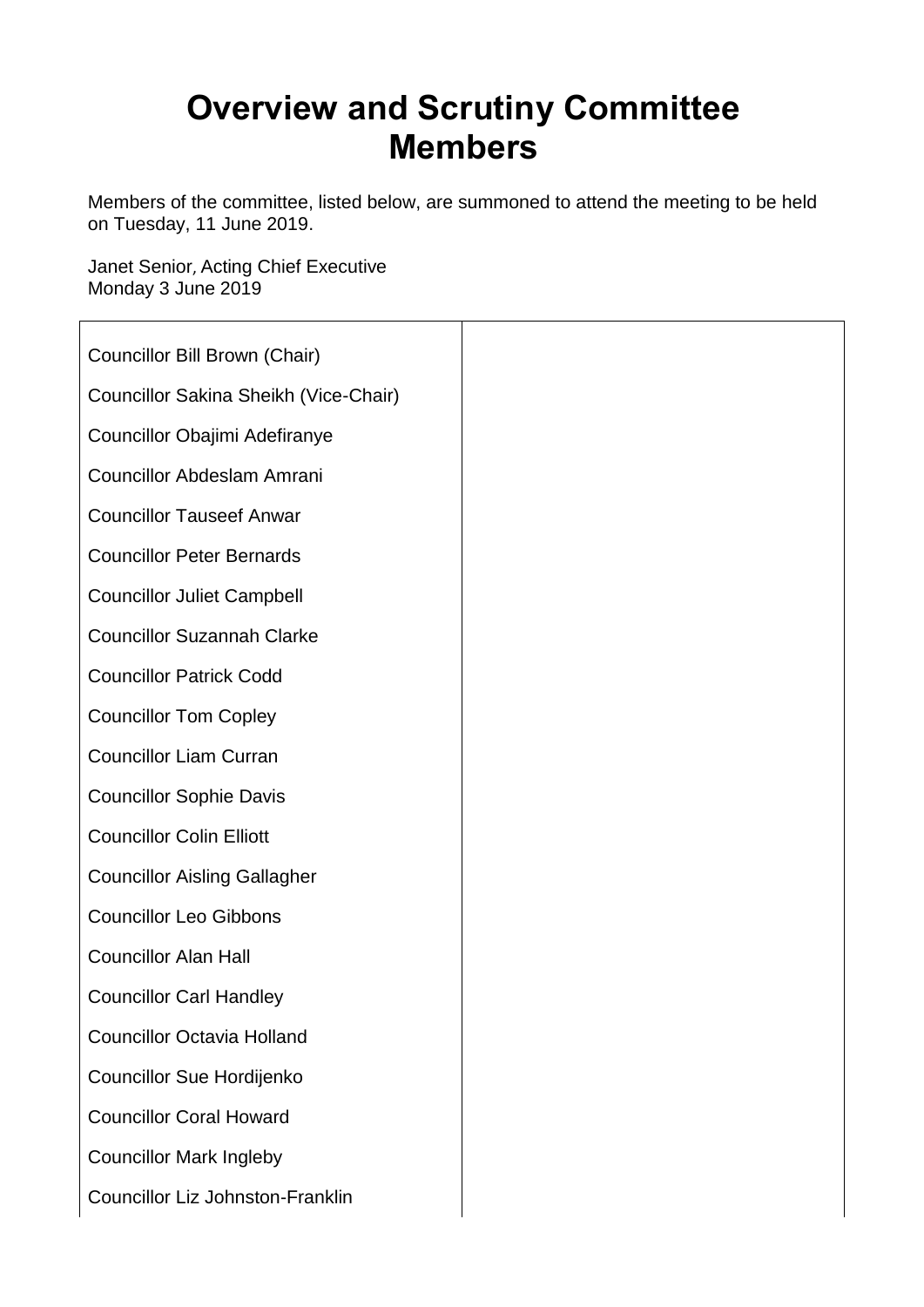Councillor Caroline Kalu Councillor Silvana Kelleher Councillor Louise Krupski Councillor Jim Mallory Councillor Paul Maslin Councillor Joan Millbank Councillor Hilary Moore Councillor Pauline Morrison Councillor John Muldoon Councillor Olurotimi Ogunbadewa Councillor Lionel Openshaw Councillor Jacq Paschoud Councillor John Paschoud Councillor Stephen Penfold Councillor Kim Powell Councillor James Rathbone Councillor Alan Smith Councillor Luke Sorba Councillor Eva Stamirowski Councillor James-J Walsh Councillor Susan Wise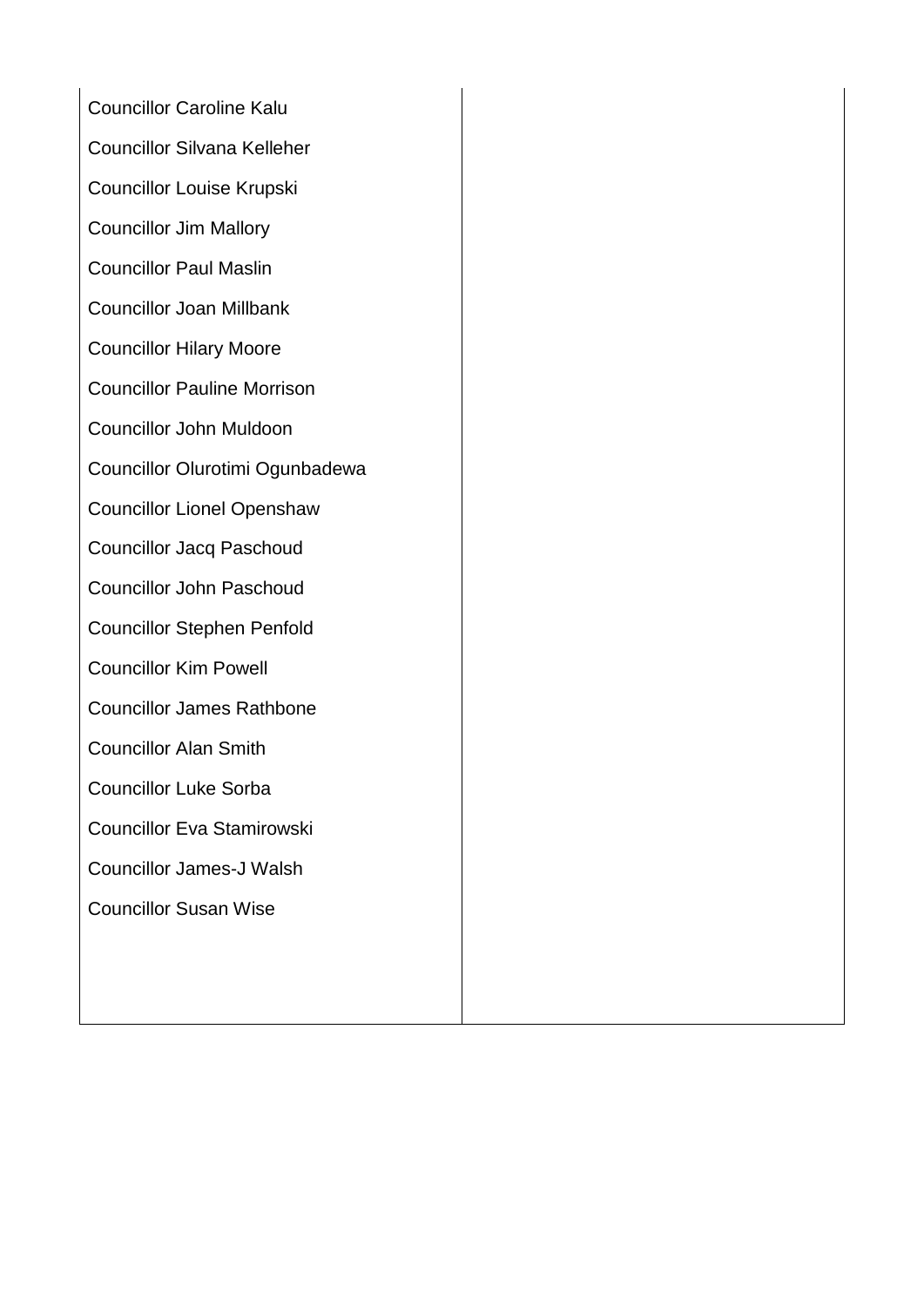## **MINUTES OF THE OVERVIEW AND SCRUTINY COMMITTEE**

**Thursday, 7 March 2019 at 7.00 pm**

PRESENT: Councillors Bill Brown (Chair), Juliet Campbell (Vice-Chair), Abdeslam Amrani, Andre Bourne, Patrick Codd, Aisling Gallagher, Leo Gibbons, Alan Hall, Carl Handley, Octavia Holland, Sue Hordijenko, Coral Howard, Mark Ingleby, Liz Johnston-Franklin, Silvana Kelleher, Louise Krupski, Jim Mallory, John Muldoon, Jacq Paschoud, John Paschoud, Stephen Penfold, James Rathbone, Alan Smith, Luke Sorba and James-J Walsh

APOLOGIES: Councillors Obajimi Adefiranye, Peter Bernards, Tom Copley, Liam Curran, Colin Elliott, Paul Maslin, Joan Millbank, Hilary Moore, Pauline Morrison, Olurotimi Ogunbadewa and Susan Wise

ALSO PRESENT: Stephanie Fleck, Councillor Chris Barnham (Cabinet Member for School Performance), Councillor Chris Best (Deputy Mayor), Councillor Brenda Dacres (Cabinet Member for Parks, Neighbourhoods and Transport (job share)), Charlotte Dale (Interim Overview and Scrutiny Manager), Mayor Damien Egan (Mayor) and Councillor Joani Reid (Cabinet Member for Safer Communities)

#### **1. Minutes of the meeting held on 28 January 2019**

- 1.1 The minutes of the last meeting referred to an inclusive toilet. Councillor Walsh commented that it was important that the proposed toilet was a gender neutral toilet and not a disabled toilet, labelled inclusive.
- 1.2 The Chair reported that the corporate strategy had been amended in line with the referral made by the Committee at the last meeting; and had now been agreed by full Council.
- 1.3 Updates on Cabinet Member actions agreed at the last meeting, were tabled.
- 1.4 **RESOLVED:** That the minutes of the meeting held on 28 January 2019 be agreed as an accurate record of the meeting.

#### **2. Declarations of Interest**

2.1 Councillor Hall declared a non-prejudicial interest as a Member of the Lewisham Trade Union Council.

#### **3. Referral from the Overview and Scrutiny Business Panel on the Council's Procurement Procedures**

3.1 The Vice-Chair introduced the referral from Business Panel. It was reported that on 29 January 2019, Business Panel had considered a Mayor and Cabinet report on the Award of a contract for the Carer Information Advice and Support Service and had decided to call the decision in. On 6 February 2019, Mayor and Cabinet consige of the Call-In but were satisfied that due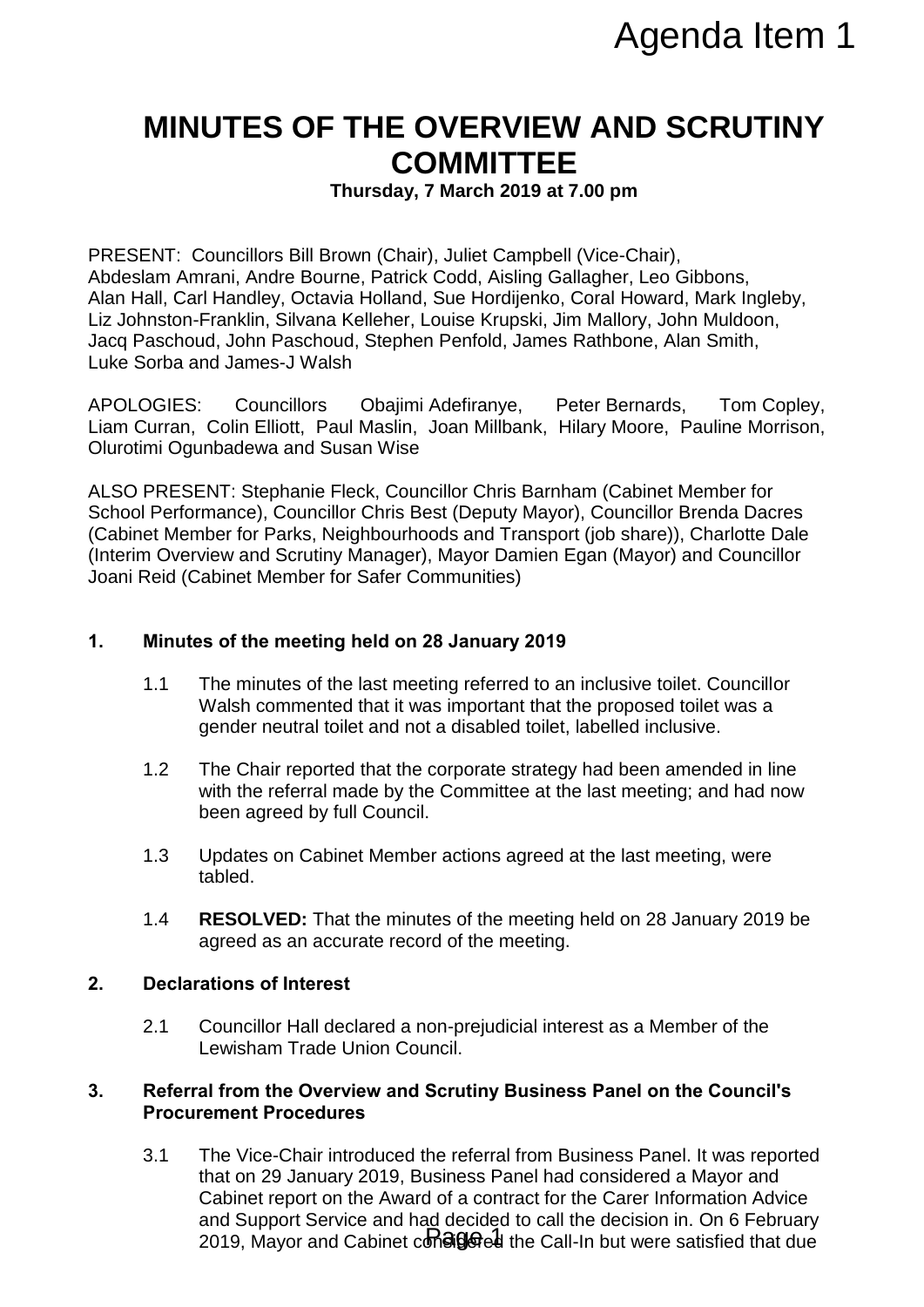diligence had been undertaken and that the correct decision had been delivered. The decision was upheld although it was agreed that the contract would be closely monitored. On 19 February 2019 Business Panel agreed to make a referral to the Overview and Scrutiny Committee asking it to support a review of the Council's Procurement Procedures, as it was not satisfied that its concerns regarding underlying issues with the way in which procurement was being carried out, had been addressed.

- 3.2 The committee discussed current procurement procedures and the following views were expressed:
	- The ranking system was simplistic and should be more complex to allow better analysis.
	- Contracts were sometimes underbid in order to win the contract, but then not fulfilled at a cost to the council. There needed to be a thorough interrogation of the prices put forward in bids.
	- Contract reports were usually entirely exempt, whereas a better approach might be to redact the truly exempt information or put this information in a part 2 appendix with the main report being part 1. This would better accord with the Administration's stated aims of openness and transparency.
- 3.3 It was agreed that the referral from Business Panel requesting a review of the Council's procurement procedures would be endorsed, with one amendment regarding best practice, and forwarded to Mayor and Cabinet.
- 3.4 **RESOLVED:** That the following referral be forwarded to Mayor and Cabinet:

*Business Panel:*

- *1. Notes that the scoring system and the balance between quality and price is not robust nor transparent when awarding contract to organisations.*
- *2. Calls for the Council to re-examine its process of quality versus cost, and ensure there is a thorough examination of the factors within both price and quality.*
- *3. Is not convinced continuity or proximity of provision are given sufficient thought in the transition period as part of the evaluation and that needs to be weighted accordingly.*
- *4. In accordance with the Administration's Manifesto commitments to use an in-house provider and secure services locally whenever possible, prominent sections of the process should examine the advantages and disadvantages of in-house and local provision.*

#### *It is proposed that:*

- *The scoring system should be very clear and easy to understand.*
- *Mayor and Cabinet should take time to consider proposals from officers before making a decision.*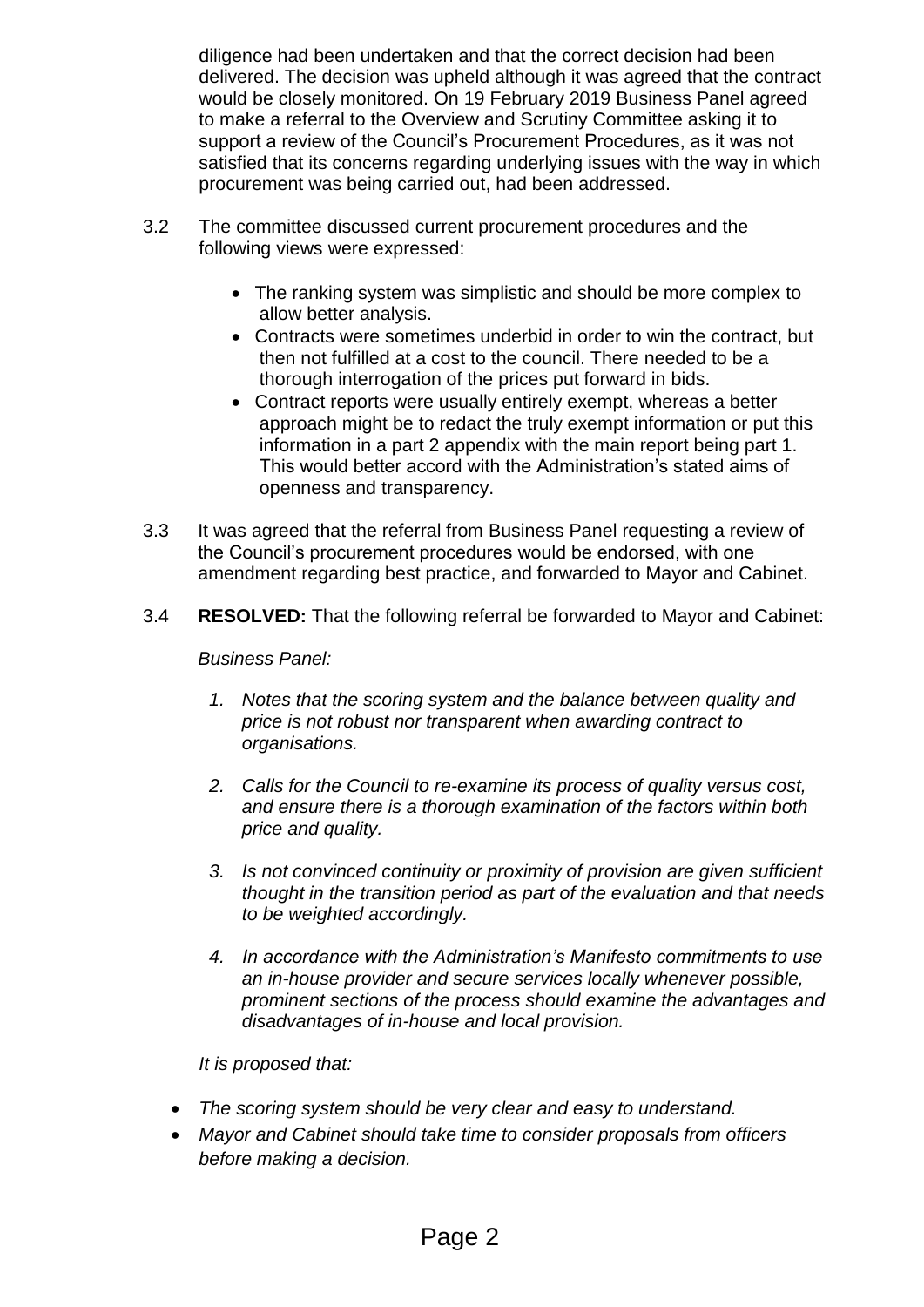- *Sufficient time and consideration must be given to responses to scrutiny in recognition of the need for parity of esteem.*
- *In future: quality, location, continuity and in-house consideration should feature largely when awarding contracts.*

*The Committee also asks that Mayor & Cabinet asks officers to consider best practice, including with regard to social value, from other local authorities and report back to Mayor & Cabinet and the Public Accounts Select Committee. Salford City Council is cited as a potential example of good practice.*

### **4. Cabinet Member Question and Answer Session**

- 4.1 The part of this item pertaining to legal advice (paragraphs 4.2 and 4.3) was considered directly after item 1, *Minutes of the meeting held on 28 January 2019.*
- 4.2 The Committee noted that written reports had not be provided by the Cabinet Members present as requested; the letters sent to the Cabinet Members who attended the last Question and Answer Session had not been published; and formal responses from those Cabinet Members had not been received and published. It was noted that the receipt of legal advice pertaining to Cabinet Member Question and Answer sessions had prevented this from happening in time for the meeting, but that a procedure would be developed to allow written reports to be received for future meetings, with legal and financial implications as required. Letters sent to Cabinet Members and their responses would also be published.
- 4.3 The Committee requested that a report be prepared by the Head of Law explaining what had happened and the procedure going forward.
- 4.4. Councillor Best gave a short presentation and the following key points were noted:
	- Managing a tight budget against a backdrop of rising demand and complex needs was difficult, but officers were trying to work in innovative ways and to manage demand.
	- The Care at Home Model had been approved by Mayor and Cabinet in November 2018 and it involved the integration of a number of health and social care services via a Section 75 agreement between the Council and the Lewisham and Greenwich NHS Trust.
	- Lewisham was the first local authority to become sugar smart and it was also taking part in the childhood obesity trailblazer programme. 11,000 children in 35 Lewisham schools were taking part in the daily mile initiative.
	- The borough had achieved UNICEF baby friendly accreditation.
	- A new Sexual Health Strategy was about to be launched and the Council was working closely with Southwark and Lambeth in this regard, including jointly procuring some services.
	- The Council had signed the UNISON Ethical Care Charter.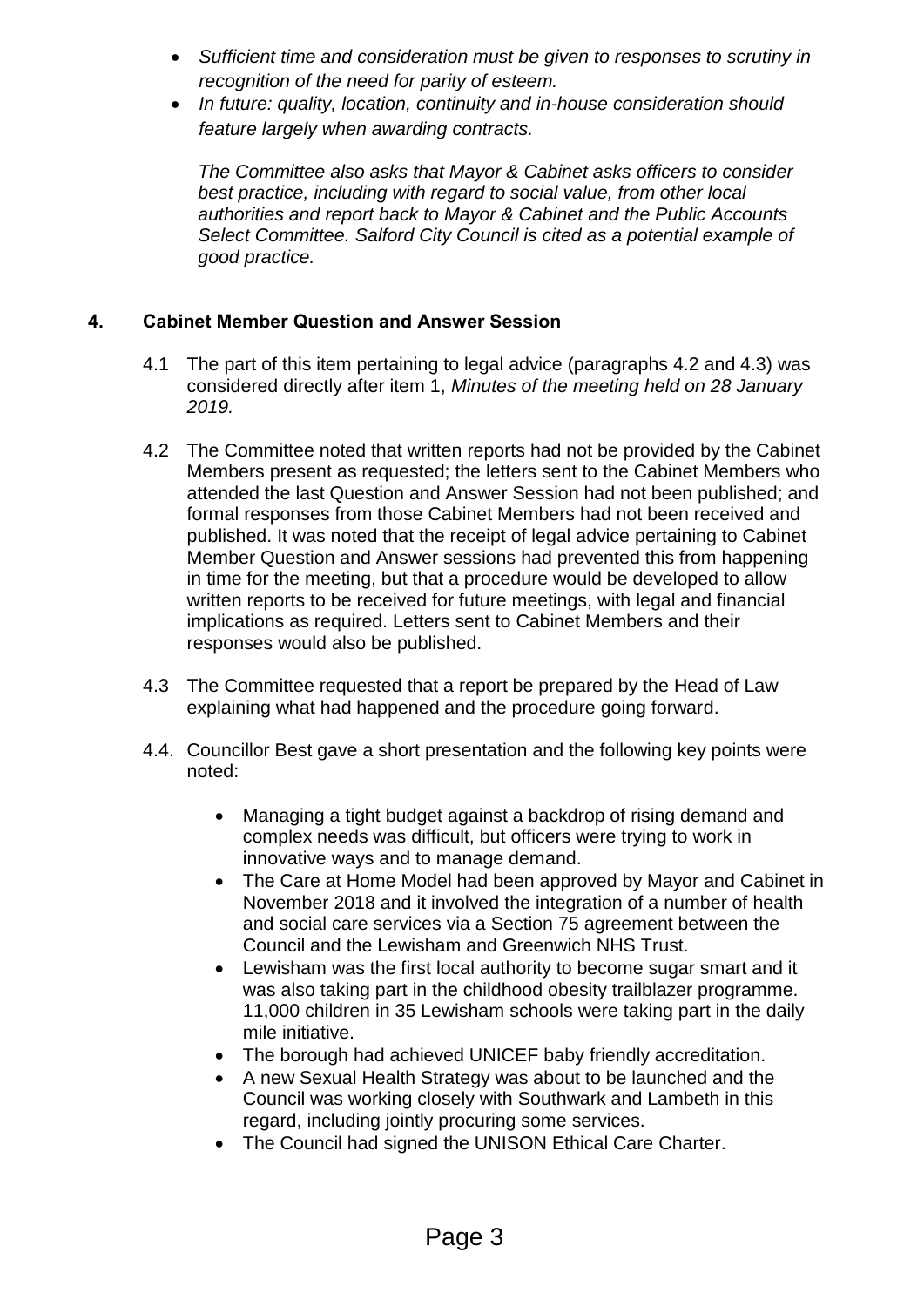- 4.4 In response to questions from Members, the following points were noted:
	- The Director of Public Health was retiring after ten years' service, having changed the landscape of public health.
	- Although cafés in parks were generally successful, the selected bidder had pulled out of Mountsfield Park. A report to the Executive Director of Customer Services was expected shortly on the fresh procurement exercise and the Friends of Mountsfield Park and other stakeholders would be consulted. The Cabinet Member would arrange a meeting with ward councillors to discuss this issue further.
	- Vacant posts were always reviewed before they were advertised and recruitment of a new Director of Public Health and a new Executive Director for Community Services was underway.
	- The Cabinet Member would raise the issue of people with learning disabilities not understanding how their money and benefits were being managed, with officers. The advocacy service *Speaking Up*  could be helpful in this regard.
	- Although not aware of anyone being unable to get through to the Council to report safeguarding issues, The Cabinet Member would ask officers to make sure that members of the public could get through to the appropriate team in a timely manner.
	- The Cabinet Member for Health and Adult Social Care and the Cabinet Member for School Performance and Children's Services liaised regularly on public health matters affecting children (the budget for which fell within the portfolio of the former).
	- Responsibility for the Early Years Review lay with the Cabinet Member for School Performance and Children's Services.
- 4.5 Councillor Barnham, gave a short presentation and the following key points were noted:
	- The two areas of upmost priority were Children's Social Care (keeping children safe) and Education (giving children a good chance in life).
	- The overspend in Children's Social Care was an ongoing issue but management action to stabilise the budget was addressing this, and the Cabinet Member was attending monthly budget meetings. It was hoped that the overspend would be down to £6.9m this year and would be eliminated next year.
	- Improvements to Children's Social Care practice needed to take place, as recognised by OFSTED. An improvement plan was in place to drive the changes required, with fortnightly meetings of the improvement board taking place.
	- The image of Lewisham schools had historically been an issue of concern, although applications to Lewisham schools were up this year.
	- The Cabinet Member was supporting the school led programme of improvement; efforts to reduce permanent exclusions; and a review of early help services.
	- Attainment at age 11 had improved and was above the national average and GCSE performance had also improved considerably, although more improvement was required.
- 4.6 In response to questions from Members, the following points were noted: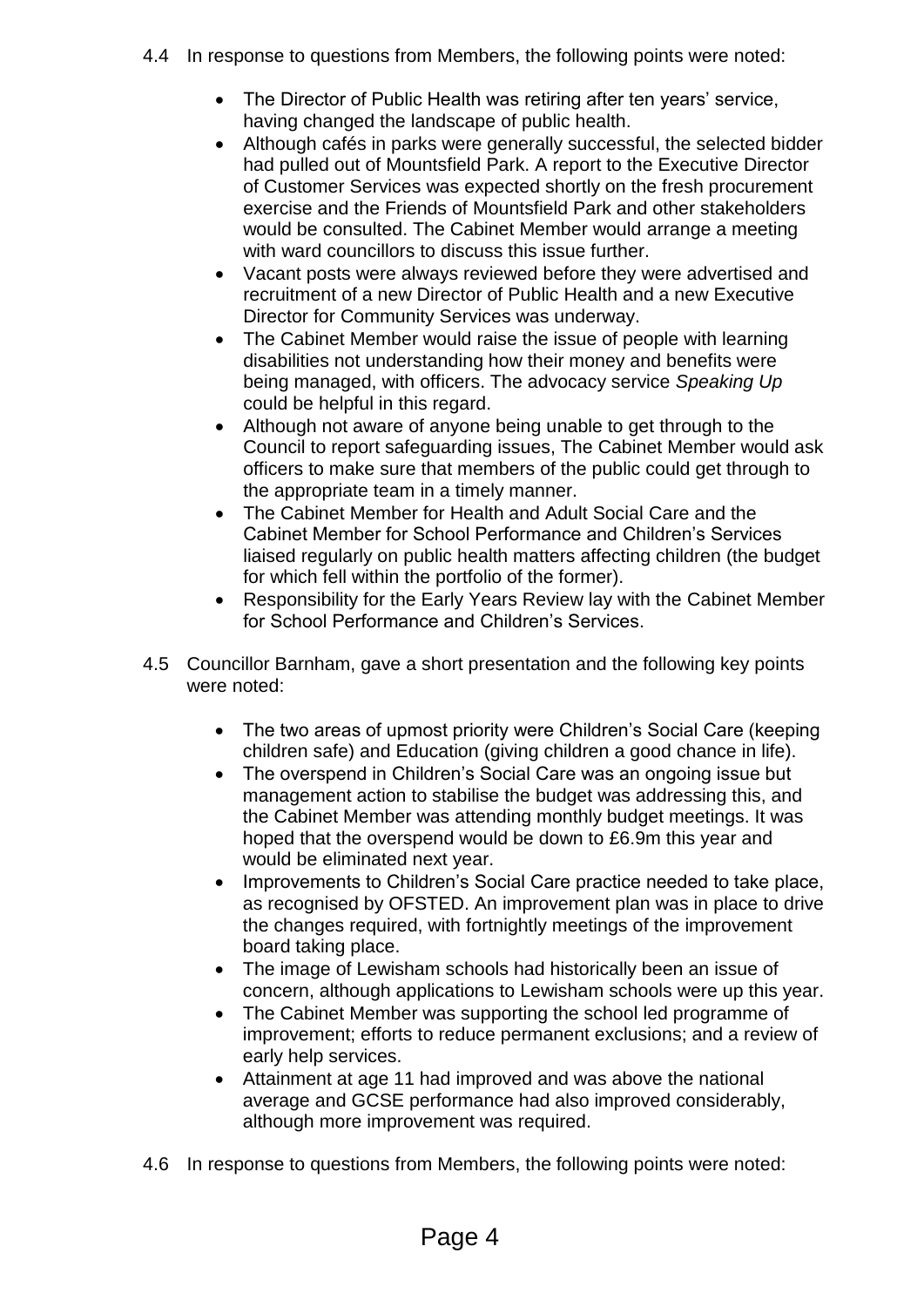- The Early Years Review would look at how different services work together and assess how further integration might lead to better outcomes. It would also assist in an assessment of where cuts might be made with as minimal impact as possible.
- Work would commence on a new CYP Strategy and Plan via a reinvigorated CYP Partnership. The strategy would be considered by Full Council in the summer following consideration by scrutiny.
- Serious youth violence had to be tackled in partnership with different directorates and organisations working together. Silo working had to end.
- Agency social workers cost more than in-house social workers and one of the improvement plan's targets was to get to 90% permanent, well-qualified children's social care staff, but this would take time.
- There had been a concerted communications effort last autumn to get parents to consider those Lewisham schools with an, often unwarranted, poor image. This had paid off with only 25 secondary school places currently un-offered.
- Progression to higher education was high amongst Lewisham young people, although they were not always progressing from Lewisham secondary schools.
- The Cabinet Member would look into a potential insufficiency in childcare places in the borough.
- Any members with information on parents being asked to fund things that were traditionally funded by schools (e.g. text books) should alert the Cabinet Member. Funding for schools was more or less frozen, although Lewisham schools were still highly funded compared to the national average.
- Although reducing the budget was not an explicit part of the Early Years Review, it would help Members assess where cuts that have to be made might be made with as minimal impact as possible. A £0.8m cut was pencilled into the General Fund. Scrutiny would be involved in the review from the earliest stage.
- More information would be provided on social worker pay and its role in the recruitment and retention of staff.
- Although not aware of foster carers being provided with insufficient background information on the children they were being asked to look after, the Cabinet Member would look into the level of information that was being provided.
- Ofsted had assessed Lewisham's PRU as doing a good job, although the aim was to help children before they got to the point of permanent exclusion from a mainstream setting.
- The Cabinet Member would look into reports of some schools pulling out of the service level agreement with Lewisham for payroll services.
- Deciding to become an Academy was a decision for schools, although the Council did try to ensure that schools had alternatives to the support and financial incentives that came with academisation. Lewisham Learning offered a free menu of support to schools which many schools, especially primaries, were very positive about. Some schools were looking towards joining a federation as an alternative to becoming an academy.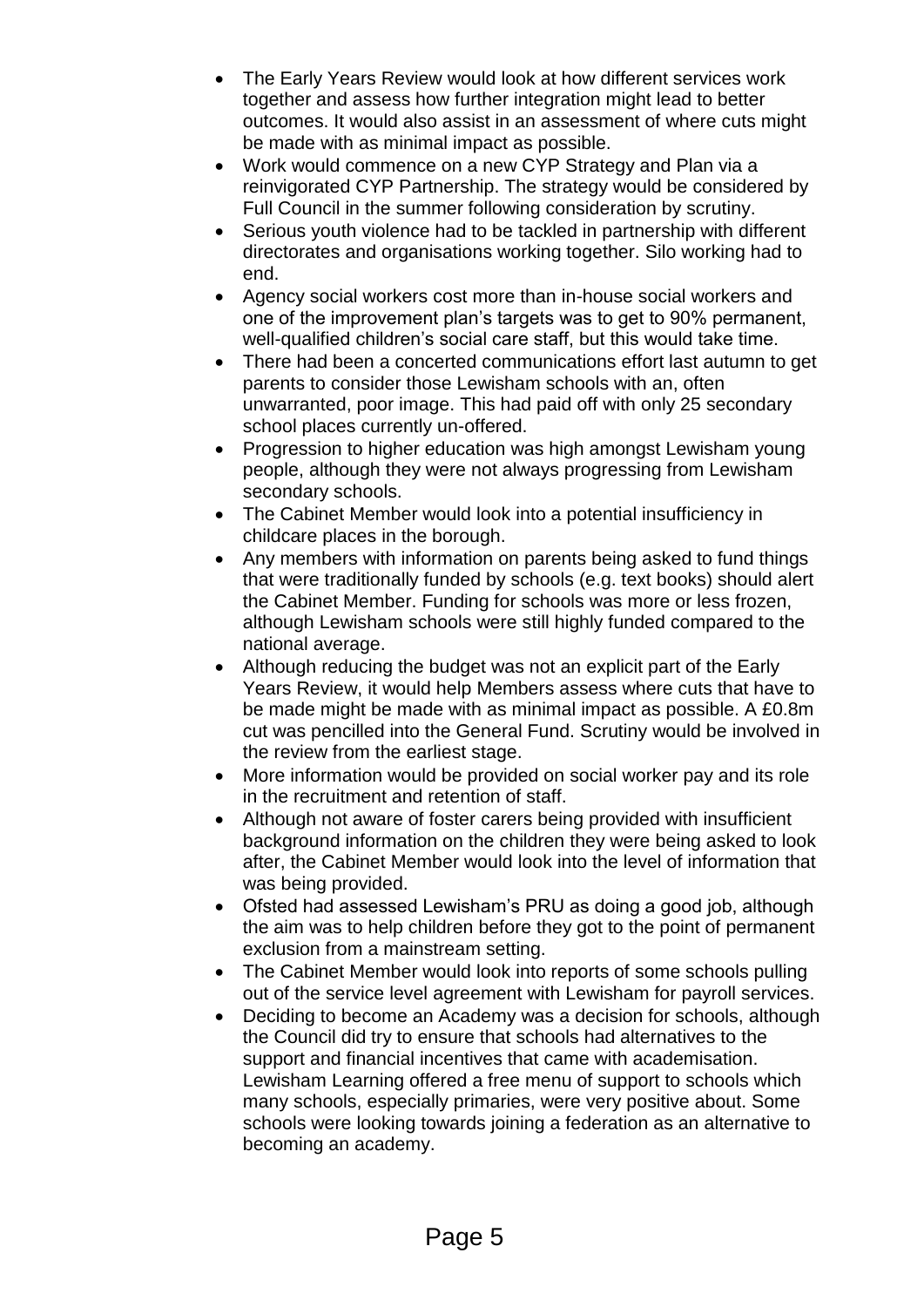- The Cabinet Member would clarify whether pupils with no recourse to public funds were eligible for free school meals.
- The Council was expecting the children's social care service to be the subject of an OFSTED inspection shortly, the self-assessment had indicated that the service was moving in the right direction, although the quality of social work was only 40% and needed to be over 50% for the judgement to improve.
- 4.7 Councillor Reid, gave a short presentation and the following key points were noted:
	- The anti-social behaviour teams were due to be restructured again but there would be no forced redundancies and the teams were performing well against key performance indicators, with the exception of the 28 day limit for environmental health input into planning applications.
	- The Youth Offending Service had been found to be unsatisfactory in a few areas when it was inspected in 2016 but it had improved significantly since then. Re-offending was down to 16.5%, the biggest reduction in London.
	- The trauma informed and restorative justice approach to serious youth violence was very important and officers were looking at the Glasgow model.
- 4.8 In response to questions from Members, the following points were noted:
	- A strategy on the public health approach to youth violence would be launched in April, following comprehensive, multi-agency collaborative work.
	- The Cabinet Members for Safer Communities and for School Performance and Children's Services worked closely together on youth offending.
	- The Cabinet Member would look into the support offered to young people who witness serious crime, in light of a recent incident.
	- The Cabinet Member would liaise with the Police and see if a six monthly update on serious cases of crime could be provided to councillors.
	- The provision of additional security at council meetings had been achieved without needing to divert staff from their usual tasks.
	- The Cabinet Member would look into reports that some young people did not feel safe in the council's secure estate (the three types of secure accommodation reserved for children and young people in custody - youth offender institutions, secure training centres and secure children's homes).
- 4.9 Councillor Dacres, gave a short presentation and the following key points were noted:
	- The new Local Implementation Plan was an important document looking at the medium and long term infrastructure of the borough, including comprehensive walking and cycling support.
	- Support for the Bakerloo Line extension was a priority.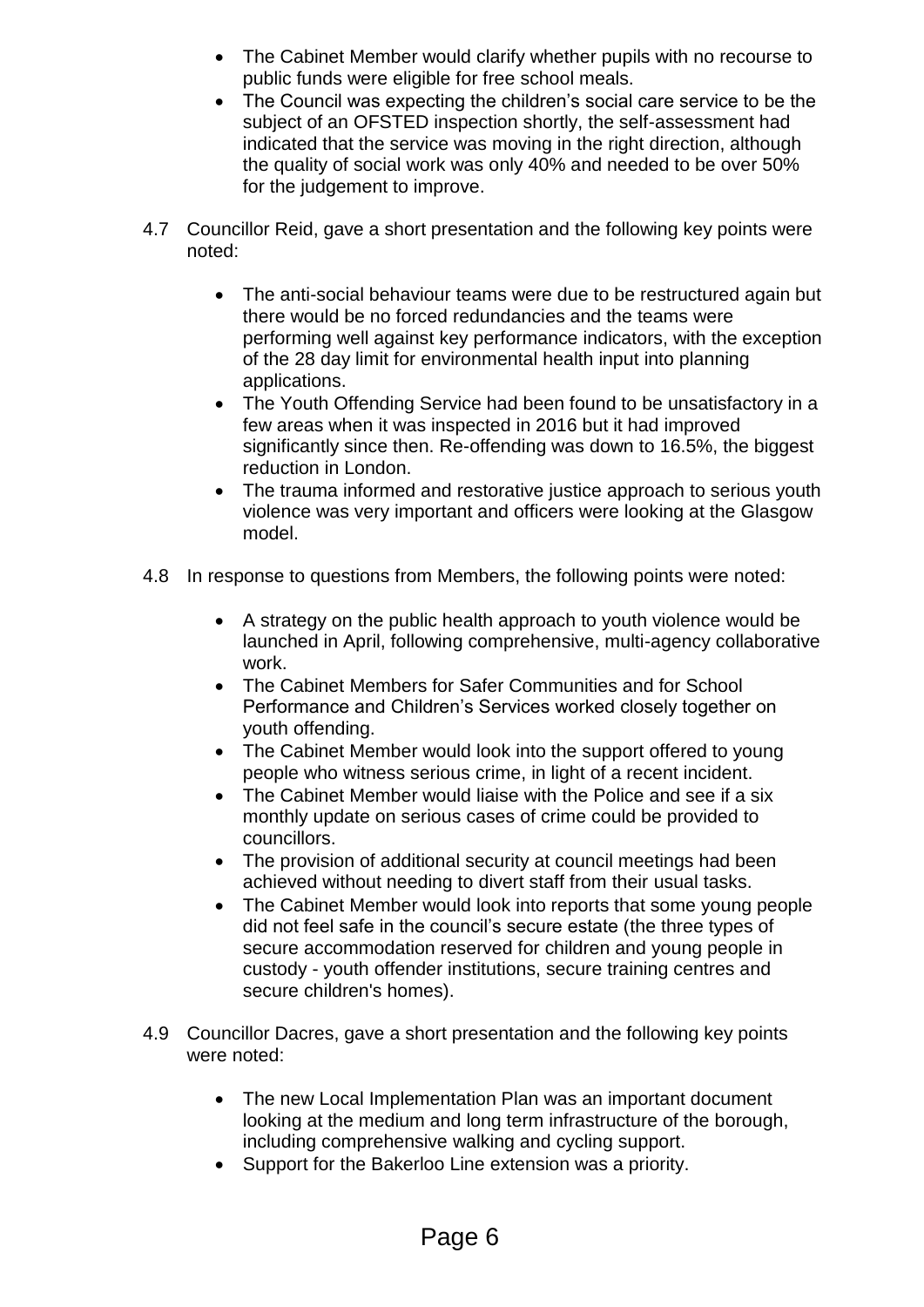- Funding had been provided by Transport for London towards 31 bikehangars across 9 wards with 30 more to be in place by the spring.
- A new parking strategy which would favour low emission vehicles would be coming to Mayor and Cabinet soon.
- 4.10 The Cabinet Member thanked the Council's Air Quality and Night Time Economy Champions for the important work that they had been carrying out in support of her portfolio. In response to questions from Members, the following points were noted:
	- Ward members would be consulted on Healthy Neighbourhood Partnerships including on ideas around resident engagement.
	- Visits were planned to schools in relation to sustainable travel and idling, including schools in superzones (zones around schools where work is carried out to create healthier and safer places for children and young people to live, learn and play).The schools in areas of high pollution would be prioritised. The Cabinet Member agreed to circulate further information on this, and on any upcoming air quality events, to the Committee.
	- London's Low Emission Zone was due to be expanded to the whole of London in October 2020, with strict emission standards applying to buses, coaches and lorries across the whole of London, including Lewisham. The Ultra Low Emission Zone would begin in central London on 8 April 2019 and be expanded up to the North and South circular roads on 25 October 2021. The Cabinet Member agreed to provide a note on this matter.
	- The Cabinet Member agreed to meet Councillor Gibbons to discuss a pedestrianised school zone in Forest Hill.
- 4.11 Councillor Best provided an update on Councillor McGeevor's part of the portfolio, which she was covering whilst Councillor McGeevor was on maternity leave. It was noted that recycling rates were the highest they had ever been in Lewisham, in part due to new food waste collections; that a briefing on fly tipping had been provided to Members; that a survey of London Local Authority parks in 2018 had ranked Lewisham first (the Good Parks for London Report 2018) and that Beckenham Place Park had benefitted from nearly £7m of investment in recent years; and that a new Air Quality app had been launched. In response to questions from Members it was noted that:
	- The investment in Beckenham Place Park was linked to projects located in specific areas of the park. The Eastern side of the Park had been set to benefit from investment from the Environment Agency but their proposed flood scheme was no longer going ahead. The Council would re-assess how to improve this section of the park and was developing designs and looking to secure funding for the east side of the park.
	- The aim was to keep ward members informed about developments in the park and it was noted that ward councillors had not be consulted on the Naked City Festival on 27 June 2019. The Cabinet Member agreed to consult officers on any plans for pre-decision scrutiny of the report planned for Mayor and Cabinet on the re-development of the park.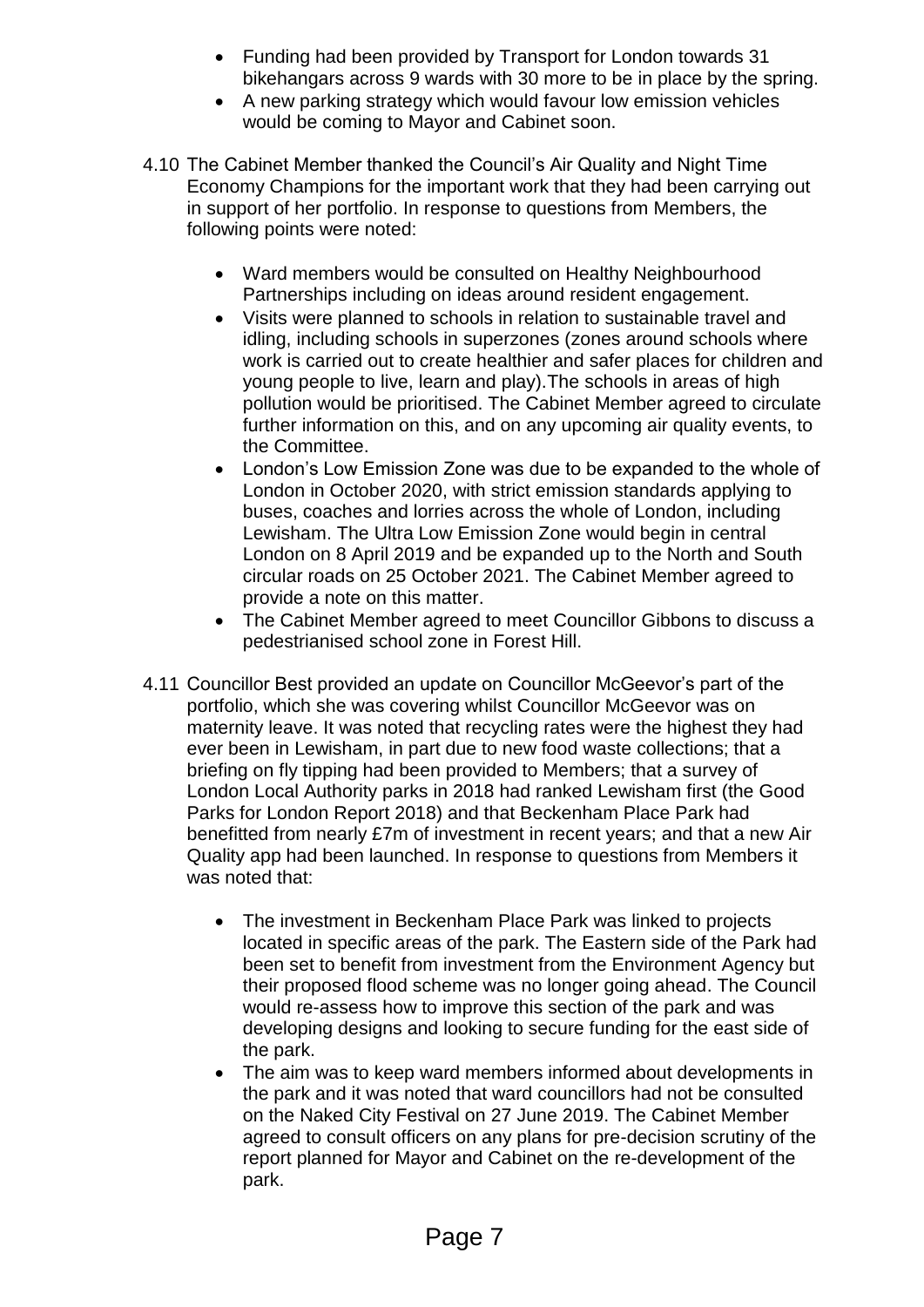- The Cabinet Member agreed to discuss the information being provided to residents on reporting fly-tipping, with officers.
- 4.12 **RESOLVED:** That the updates be noted and that a referral be sent to Mayor and Cabinet requesting that a report be prepared by the Head of Law explaining why written reports had not been prepared for this meeting, including a timeline of events; outlining the current legal advice pertaining to Cabinet Member Question and Answer Sessions; and explaining the procedure going forward.

#### **5. Items to be referred to Mayor and Cabinet**

**RESOLVED:** That two referrals be made to Mayor and Cabinet as outlined above in sections 3 and 4.

The meeting ended at 9.40 pm

Chair:

----------------------------------------------------

Date: ----------------------------------------------------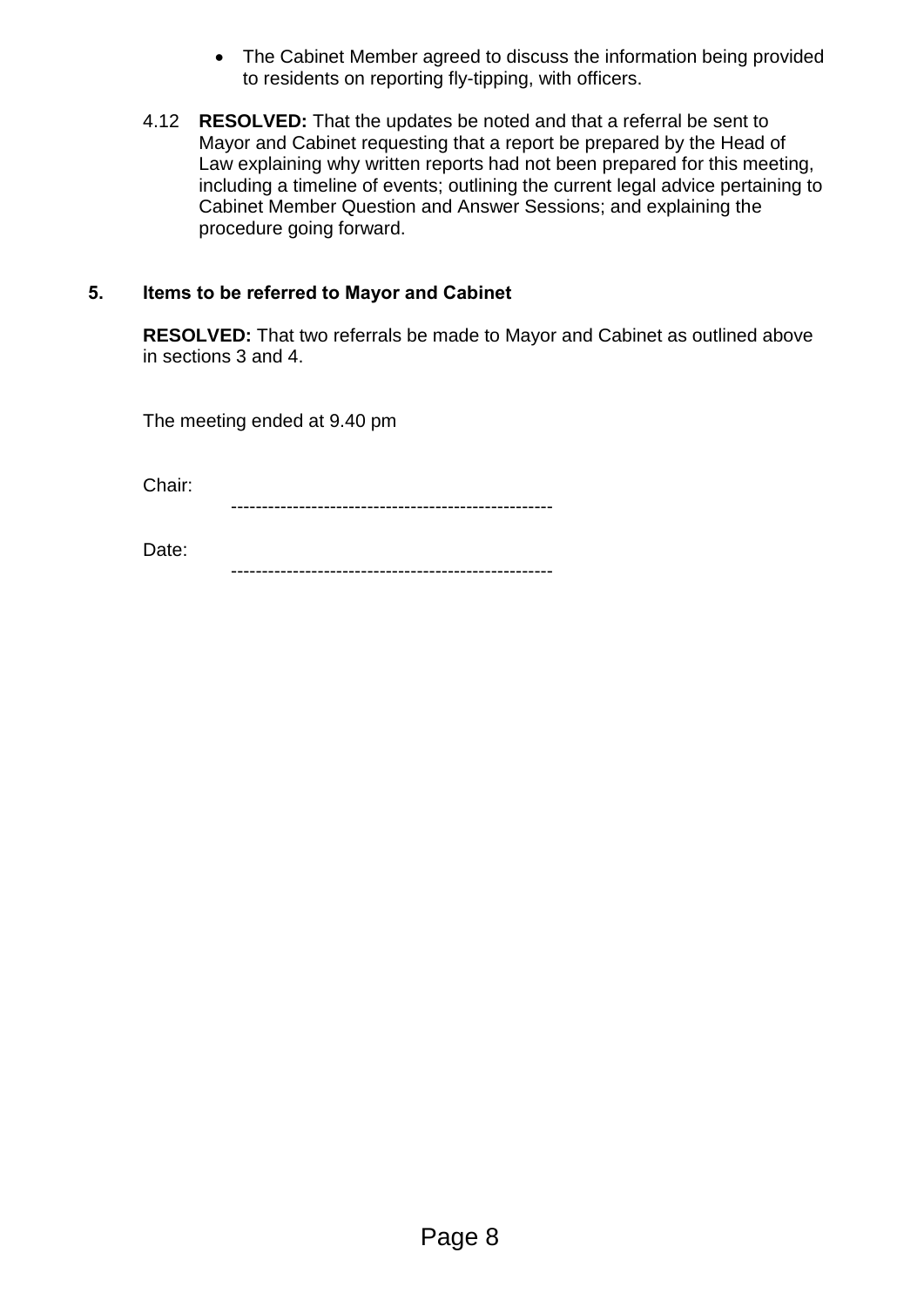## **MINUTES OF THE OVERVIEW AND SCRUTINY COMMITTEE**

#### **Wednesday, 3 April 2019 at 9.10pm**

PRESENT: Councillors Bill Brown (Chair), Juliet Campbell, Obajimi Adefiranye, Abdeslam Amrani, Tauseef Anwar, Peter Bernards, Suzannah Clarke, Patrick Codd, Tom Copley, Liam Curran, Sophie Davis, Colin Elliott, Aisling Gallagher, Leo Gibbons, Alan Hall, Carl Handley, Sue Hordijenko, Coral Howard, Mark Ingleby, Liz Johnston-Franklin, Caroline Kalu, Silvana Kelleher, Louise Krupski, Paul Maslin, Joan Millbank, Hilary Moore, Pauline Morrison, John Muldoon, Olurotimi Ogunbadewa, Jacq Paschoud, John Paschoud, Stephen Penfold, James Rathbone, Sakina Sheikh (Vice-Chair), Alan Smith, Luke Sorba, Eva Stamirowski, James-J Walsh and Susan Wise.

APOLOGIES: Councillors Octavia Holland and Jim Mallory.

#### **1. OSC Election of Chair**

**RESOLVED:** that Councillor Bill Brown be elected as Chair and Councillor Sakina Sheikh be elected as Vice-Chair for the Municipal Year 2019-20.

#### **2. OSC Composition**

**RESOLVED:** that the proposed current proportional allocation of Chairs and Vice-Chairs of Select Committees be approved.

#### **3. OSC Select Committees**

**RESOLVED:** that the following appointments be made:

| <b>Overview &amp; Scrutiny Committee</b> | Councillor Bill Brown (Chair)          |
|------------------------------------------|----------------------------------------|
| (all 43 non executive councillors)       | Councillor Sakina Sheikh (Vice-Chair)  |
|                                          |                                        |
| Business Panel & O&S (Education)         | Councillor Bill Brown (Chair)          |
| Business Panel (10)                      | Councillor Sakina Sheikh (Vice-Chair)  |
|                                          | <b>Councillor Liam Curran</b>          |
|                                          | <b>Councillor Jim Mallory</b>          |
|                                          | <b>Councillor Juliet Campbell</b>      |
|                                          | Councillor John Muldoon                |
|                                          | <b>Councillor Luke Sorba</b>           |
|                                          | <b>Councillor Peter Bernards</b>       |
|                                          | Councillor Joan Millbank               |
|                                          | <b>Councillor Patrick Codd</b>         |
|                                          |                                        |
| <b>Public Accounts</b>                   | Councillor Jim Mallory (Chair)         |
| (10)                                     | Councillor Louise Krupski (Vice-chair) |
|                                          | <b>Councillor Alan Hall</b>            |
|                                          | <b>Councillor Mark Ingleby</b>         |
|                                          | <b>Councillor Paul Maslin</b>          |
|                                          | <b>Councillor Joan Millbank</b>        |
|                                          | Councillor James Rathbone              |
|                                          | Councillor Patrick Codd                |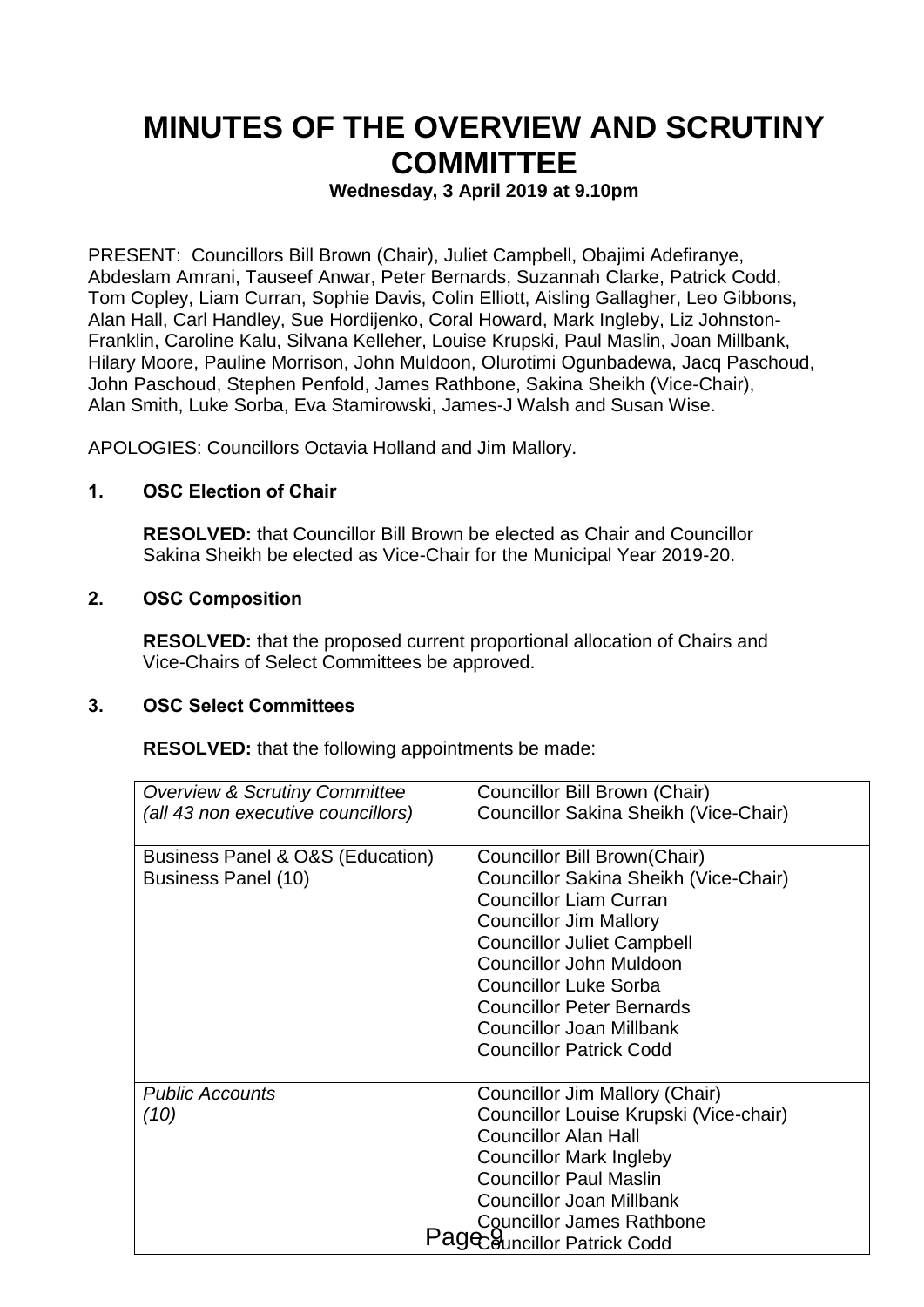|                                         | <b>Councillor Juliet Campbell</b>           |
|-----------------------------------------|---------------------------------------------|
|                                         | <b>Councillor Tauseef Anwar</b>             |
|                                         |                                             |
| <b>Healthier Communities</b>            | Councillor John Muldoon (Chair)             |
| (10)                                    | <b>Councillor Coral Howard (Vice-Chair)</b> |
|                                         | <b>Councillor Tauseef Anwar</b>             |
|                                         | <b>Councillor Peter Bernards</b>            |
|                                         | <b>Councillor Aisling Gallagher</b>         |
|                                         | <b>Councillor Colin Elliott</b>             |
|                                         | <b>Councillor Octavia Holland</b>           |
|                                         | Councillor Olurotimi Ogunbadewa             |
|                                         |                                             |
|                                         | <b>Councillor Jacq Paschoud</b>             |
|                                         | 1 vacancy                                   |
| Children & Young People                 | Councillor Luke Sorba (Chair)               |
| (10)                                    | Councillor Caroline Kalu (Vice-Chair)       |
|                                         | <b>Councillor Liz Johnston-Franklin</b>     |
|                                         | <b>Councillor Octavia Holland</b>           |
|                                         |                                             |
|                                         | <b>Councillor Coral Howard</b>              |
|                                         | <b>Councillor Colin Elliott</b>             |
|                                         | <b>Councillor Hilary Moore</b>              |
|                                         | <b>Councillor Jacq Paschoud</b>             |
|                                         | <b>Councillor John Paschoud</b>             |
|                                         | <b>Councillor Paul Maslin</b>               |
|                                         |                                             |
| <b>Safer &amp; Stronger Communities</b> | Councillor Juliet Campbell(Chair)           |
| (10)                                    | Councillor James Rathbone (Vice-Chair)      |
|                                         | <b>Councillor Sophie Davis</b>              |
|                                         | <b>Councillor Stephen Penfold</b>           |
|                                         | <b>Councillor Liam Curran</b>               |
|                                         | <b>Councillor Eva Stamirowski</b>           |
|                                         | <b>Councillor Jim Mallory</b>               |
|                                         | <b>Councillor Carl Handley</b>              |
|                                         | <b>Councillor James Walsh</b>               |
|                                         | 1 vacancy                                   |
|                                         |                                             |
| Sustainable Development                 | Councillor Liam Curran (Chair)              |
| (10)                                    | Councillor Patrick Codd (Vice-Chair)        |
|                                         | Councillor Jimi Adefiranye                  |
|                                         | <b>Councillor Skip Amrani</b>               |
|                                         | <b>Councillor Suzannah Clarke</b>           |
|                                         | <b>Councillor Mark Ingleby</b>              |
|                                         | <b>Councillor Louise Krupski</b>            |
|                                         | <b>Councillor Alan Smith</b>                |
|                                         | <b>Councillor James Walsh</b>               |
|                                         | <b>Councillor Pauline Morrison</b>          |
| Housing                                 | <b>Councillor Peter Bernards (Chair)</b>    |
|                                         |                                             |
| (10)                                    | Councillor Stephen Penfold (Vice-Chair)     |
|                                         | <b>Councillor Susan Wise</b>                |
|                                         | <b>Councillor Tom Copley</b>                |
|                                         | <b>Councillor Aisling Gallagher</b>         |
|                                         | <b>Councillor Leo Gibbons</b>               |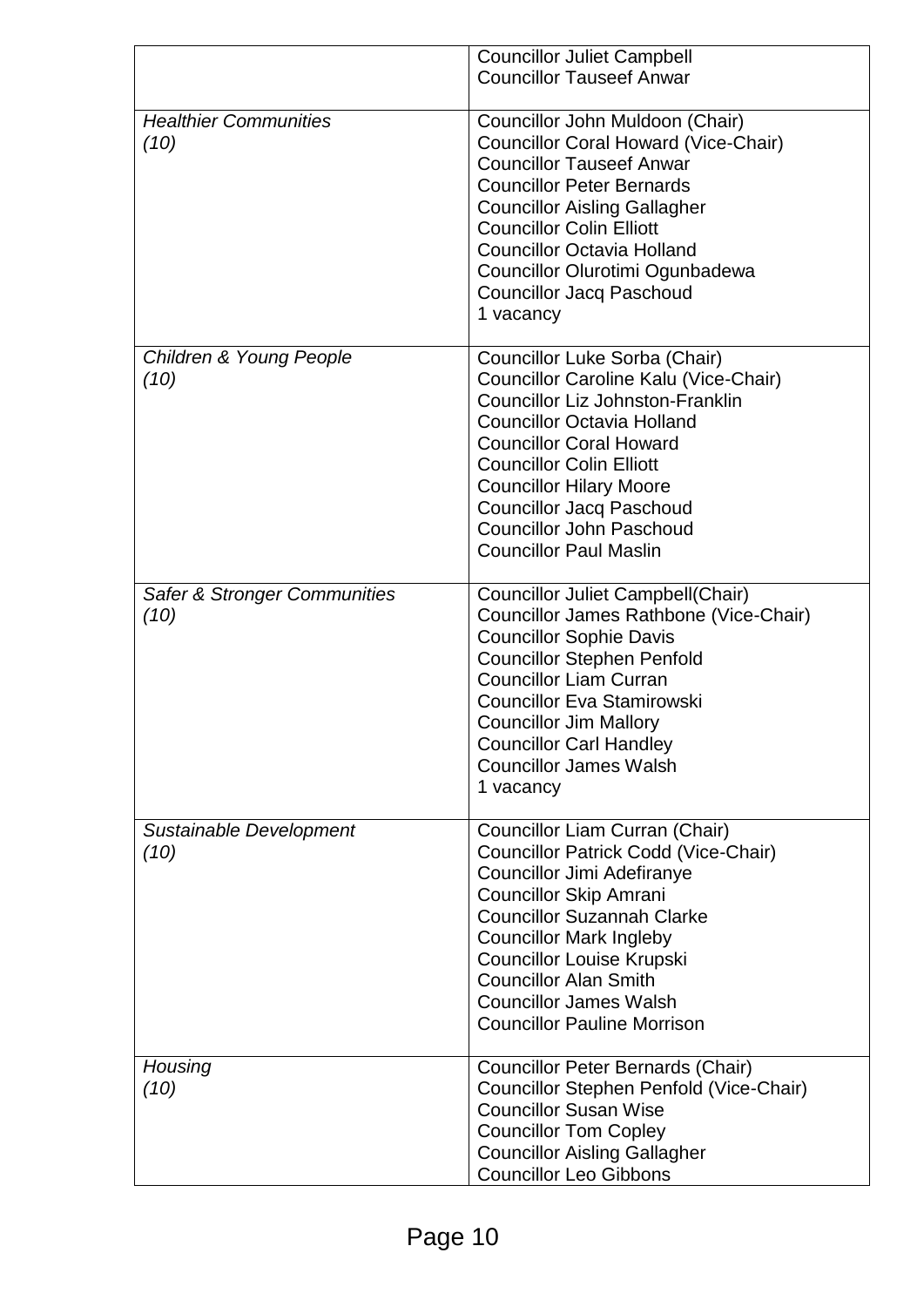| Councillor Olurotimi Ogunbadewa<br>Councillor Sue Hordijenko<br>Councillor Silvana Kelleher<br><b>Councillor Alan Smith</b> |
|-----------------------------------------------------------------------------------------------------------------------------|
|                                                                                                                             |

The meeting ended at 9.11pm

Chair:

----------------------------------------------------

Date: ----------------------------------------------------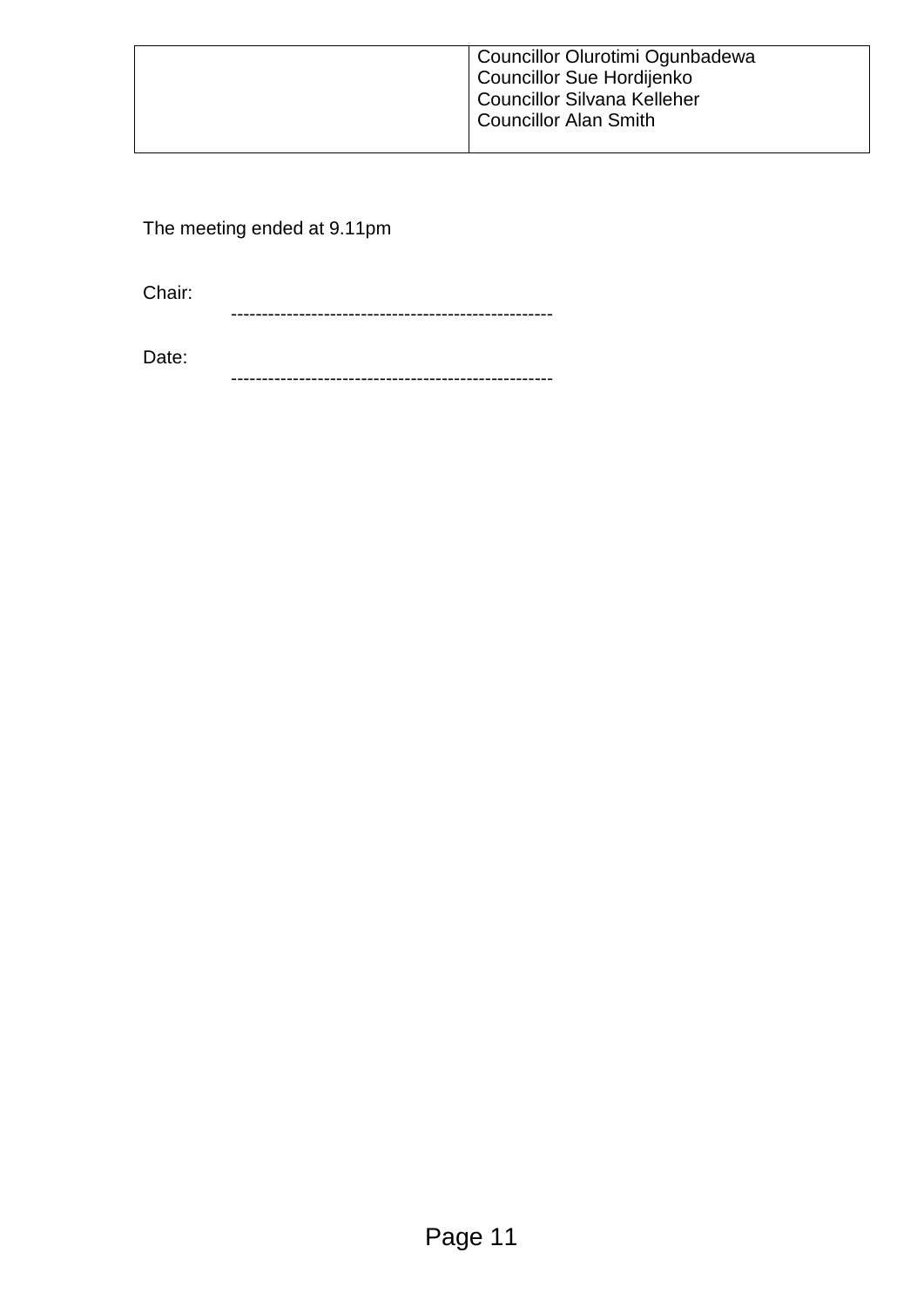|                                                                                                                                                                                                                                                                                                                                                                                                                                                                                                                                                                                              |                                                                                                                                                                                                                                                                                                                                                                                                 |                        |                                                                                                           | <b>OVERVIEW AND SCRUTINY COMMITTEE</b>                                                                                                 |            |  |
|----------------------------------------------------------------------------------------------------------------------------------------------------------------------------------------------------------------------------------------------------------------------------------------------------------------------------------------------------------------------------------------------------------------------------------------------------------------------------------------------------------------------------------------------------------------------------------------------|-------------------------------------------------------------------------------------------------------------------------------------------------------------------------------------------------------------------------------------------------------------------------------------------------------------------------------------------------------------------------------------------------|------------------------|-----------------------------------------------------------------------------------------------------------|----------------------------------------------------------------------------------------------------------------------------------------|------------|--|
|                                                                                                                                                                                                                                                                                                                                                                                                                                                                                                                                                                                              | <b>Report Title</b>                                                                                                                                                                                                                                                                                                                                                                             |                        | Questions raised with Cabinet Members at previous meetings of<br><b>Overview &amp; Scrutiny Committee</b> |                                                                                                                                        |            |  |
| <b>Key Decision</b>                                                                                                                                                                                                                                                                                                                                                                                                                                                                                                                                                                          |                                                                                                                                                                                                                                                                                                                                                                                                 | <b>No</b>              |                                                                                                           |                                                                                                                                        | Item No. 3 |  |
| Ward                                                                                                                                                                                                                                                                                                                                                                                                                                                                                                                                                                                         |                                                                                                                                                                                                                                                                                                                                                                                                 | All                    |                                                                                                           |                                                                                                                                        |            |  |
|                                                                                                                                                                                                                                                                                                                                                                                                                                                                                                                                                                                              | Contributors                                                                                                                                                                                                                                                                                                                                                                                    | <b>Chief Executive</b> |                                                                                                           |                                                                                                                                        |            |  |
| <b>Class</b>                                                                                                                                                                                                                                                                                                                                                                                                                                                                                                                                                                                 |                                                                                                                                                                                                                                                                                                                                                                                                 | Open                   |                                                                                                           | Date: 11 June 2019                                                                                                                     |            |  |
| 1.                                                                                                                                                                                                                                                                                                                                                                                                                                                                                                                                                                                           |                                                                                                                                                                                                                                                                                                                                                                                                 |                        |                                                                                                           | This report provides responses to questions raised with Cabinet Members and<br>previous meetings of the Overview & Scrutiny Committee. |            |  |
|                                                                                                                                                                                                                                                                                                                                                                                                                                                                                                                                                                                              | <b>Recommendation</b>                                                                                                                                                                                                                                                                                                                                                                           |                        |                                                                                                           |                                                                                                                                        |            |  |
| 2.                                                                                                                                                                                                                                                                                                                                                                                                                                                                                                                                                                                           |                                                                                                                                                                                                                                                                                                                                                                                                 |                        |                                                                                                           | Overview & Scrutiny Committee is recommended to note the responses to<br>questions raised with Cabinet Members at previous meetings.   |            |  |
|                                                                                                                                                                                                                                                                                                                                                                                                                                                                                                                                                                                              | <b>Further information</b>                                                                                                                                                                                                                                                                                                                                                                      |                        |                                                                                                           |                                                                                                                                        |            |  |
| 3.                                                                                                                                                                                                                                                                                                                                                                                                                                                                                                                                                                                           | On 30 October 2018, Overview & Scrutiny Committee asked the Mayor to<br>circulate examples of progress in relation to manifesto commitments.                                                                                                                                                                                                                                                    |                        |                                                                                                           |                                                                                                                                        |            |  |
| 4.                                                                                                                                                                                                                                                                                                                                                                                                                                                                                                                                                                                           | Mayor & Cabinet adopted a new Corporate Strategy on 13 February 2019<br>The new Corporate Strategy was endorsed by Full Council on 27 Februar<br>2019. The new Corporate Strategy sets the Council's commitments up to<br>2022. Across all areas of our work, the Council has made good progres<br>delivering on Corporate Strategy commitments, despite a 63% cut in ou<br>funding, including: |                        |                                                                                                           |                                                                                                                                        |            |  |
| We have started bringing council services in house, with the in-sourcing of<br>the facilities management contract from Kier.<br>50 agency staff have been given permanent Council staff contracts. The<br>Mayor has set a new target of 50 more staff by the Council AGM in 2020<br>We have secured £37 million from the Mayor of London to support th<br>$\bullet$<br>delivery of 284 new council homes.<br>Following the success of PLACE/Ladywell, we have confirmed three more<br>innovative pop-up housing developments to lift 112 homeless families or<br>of emergency accommodation. |                                                                                                                                                                                                                                                                                                                                                                                                 |                        |                                                                                                           |                                                                                                                                        |            |  |
|                                                                                                                                                                                                                                                                                                                                                                                                                                                                                                                                                                                              |                                                                                                                                                                                                                                                                                                                                                                                                 |                        |                                                                                                           |                                                                                                                                        |            |  |

#### **Purpose**

#### **Recommendation**

#### **Further information**

- 3. On 30 October 2018, Overview & Scrutiny Committee asked the Mayor to circulate examples of progress in relation to manifesto commitments.
- 4. Mayor & Cabinet adopted a new Corporate Strategy on 13 February 2019. The new Corporate Strategy was endorsed by Full Council on 27 February 2019. The new Corporate Strategy sets the Council's commitments up to 2022. Across all areas of our work, the Council has made good progress delivering on Corporate Strategy commitments, despite a 63% cut in our funding, including:
	- We have started bringing council services in house, with the in-sourcing of the facilities management contract from Kier.
	- 50 agency staff have been given permanent Council staff contracts. The Mayor has set a new target of 50 more staff by the Council AGM in 2020.
	- We have secured £37 million from the Mayor of London to support the delivery of 284 new council homes.
	- Following the success of PLACE/Ladywell, we have confirmed three more innovative pop-up housing developments to lift 112 homeless families out of emergency accommodation.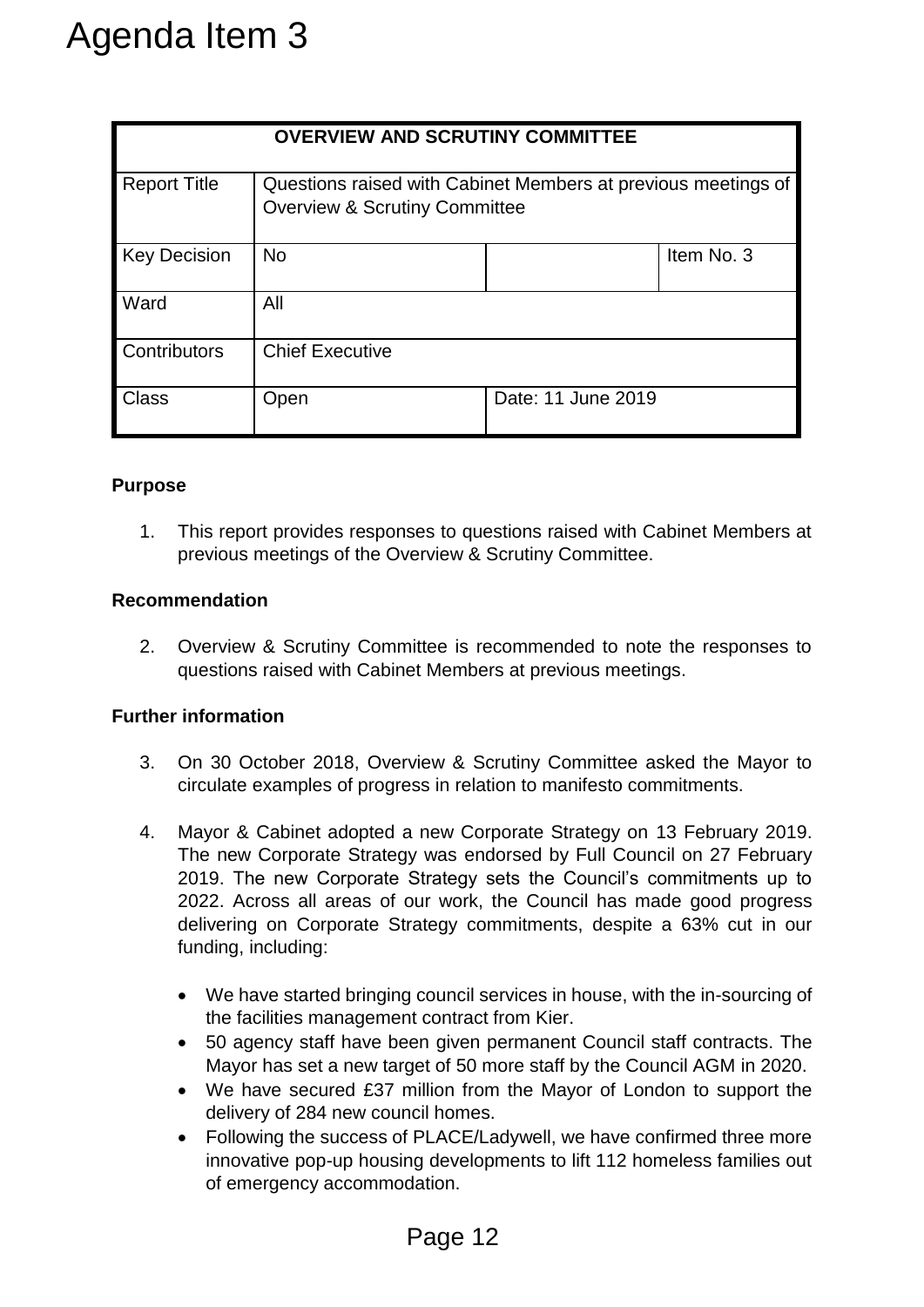- We published our first annual Modern Slavery statement.
- We have declared a climate emergency, and are working on a new strategy to make Lewisham zero carbon by 2030.
- We have expanded our refugee resettlement programme to welcome 100 new refugee families and are getting ready to welcome the first of our new refugee families this summer
- We held the first Lewisham Learning conference to support our schools to work together in partnership
- Our GCSE results are improving faster than the national average and more parents are choosing a Lewisham school as the first choice for the children.
- We have signed-up 23 new London Living Wage employers in Lewisham
- We have enrolled 35 new apprentices on the Mayor's Apprenticeship scheme.
- We have announced a ban on junk food advertising, becoming the first Council in the country to do so.
- We have now signed-up 10,000 young people to the Daily Mile challenge
- Lewisham's parks and green spaces were ranked best in London by 'Parks for London'
- We have continued to make huge improvements to Beckenham Place Park, South East London's biggest park, and are planning to relaunch the park this summer so it becomes a thriving green space for current and future generations, as well as home to South London's first wild swimming pond from this summer.
- We have successfully campaigned for the Ultra Low Emission Zone to be extended to Lewisham,
- We have welcomed over 3,000 clean buses as part of the Mayor of London's Low Emissions Bus Zones.
- We have supported four local youth projects in their successful £282,000 bid from the Mayor of London.
- 5. On 30 October 2018, Overview & Scrutiny Committee asked Cllr de Ryk for more information on the proposal for an in-house agency for agency staff.
- 6. Officers are looking into this proposal and will be in a position to provide more information later this year.
- 7. On 30 October 2018, Overview & Scrutiny Committee asked Cllr de Ryk to confirm that the changes to business rates announced in the government's 2018 Budget will be fully funded.
- 8. The changes to the business rates regime (as opposed to any specific property, valuation, bad debt or appeals giving rise to changes) in the Council's 2019-20 budget were the continuation of the London 75% pilot pool (compared to 100% in 2018-19); continuation of discount for certain smaller businesses (for example pubs); continuation of Consumer Price Inflation (CPI rather than RPI) increases; and the end of the transitional relief for business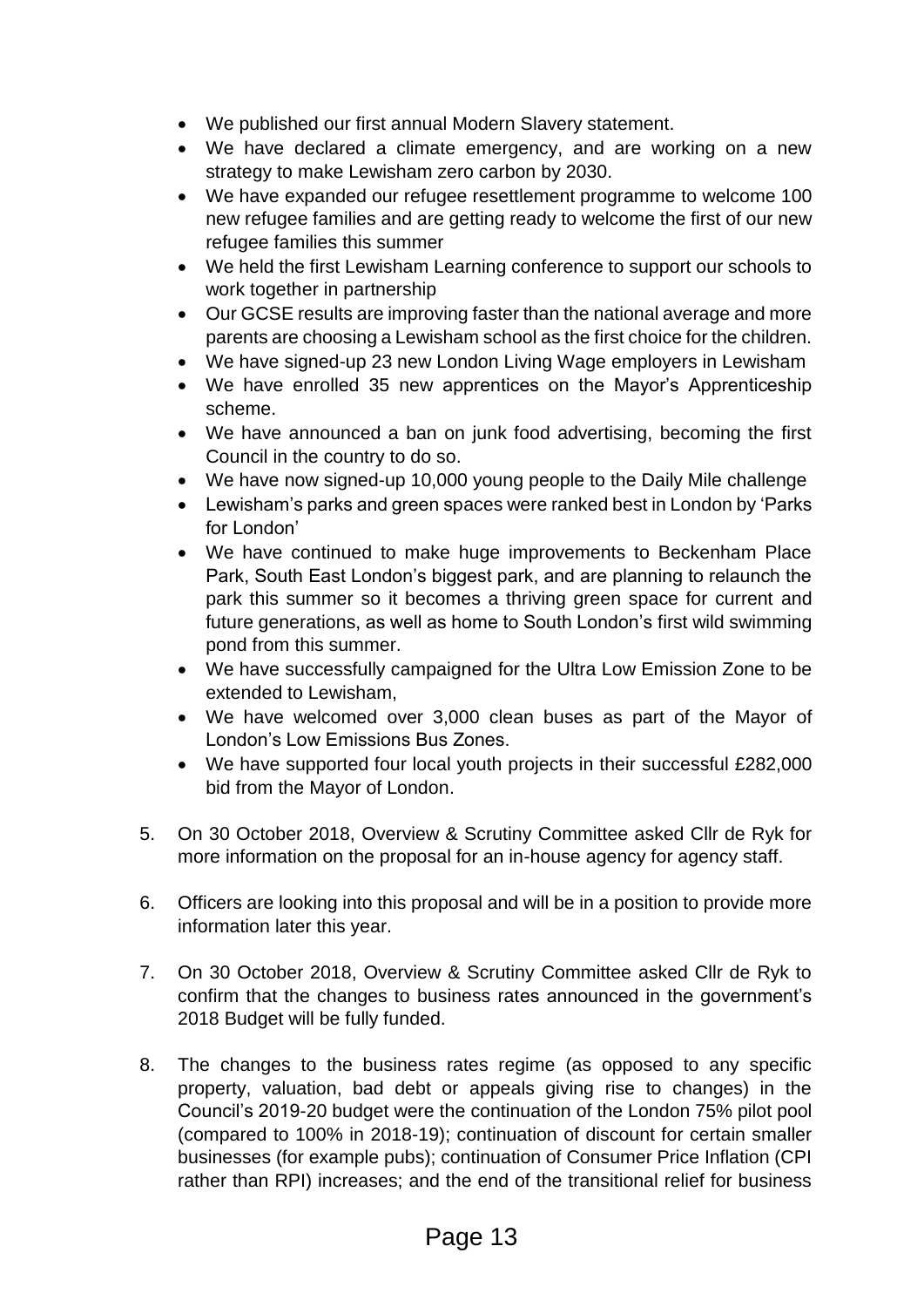rate payers following the 2017 reset. All of these were accounted for in the Council's budget through both retained income and the top up as part of the Council's Settlement Funding Assessment. The first and fourth are not about being fully funded, these are part of the calculation of rates to be collected and how they are distributed nationally, regionally and locally. The second and third changes were fully compensated for in the Council grant income from government to correct for the forgone income arising from these national policies.

- 9. On 28 January 2019, Overview & Scrutiny Committee asked Cllr Bell about the links between HMOs and migrant workers.
- 10. Whilst there is not enough evidence as yet to establish a link between HMOs and migrant workers, research has been undertaken into migration and the private rented sector (PRS) both in Lewisham and more generally. As part of the work to better understand the PRS in Lewisham, and is detailed in the evidence base to support the application for a Boroughwide licensing scheme, it was established that there is a link between the registration of new National Insurance Numbers (often taken as an indicator of increased migration of foreign nationals into an area) and wards in which there was a high concentration of PRS stock. This relationship was not present in areas with a high prevalence of Owner Occupiers or Social Rented accommodation, and is corroborated by research undertaken by the GLA, the Chartered Institute for Housing and the Migration Observatory at the University of Oxford.
- 11. On 28 January 2019, Overview & Scrutiny Committee asked Cllr Bell whether he would attend a TRA meeting at Brockley PFI.
- 12. The next resident engagement panel to take place in RB3 stock is on 28 May, an invitation can be extended to Cllr Bell if required. These meetings take place roughly every quarter. There are currently no established TRAs in the RB3 stock, although RB3 are working to support the establishment of 6 new TRAs at the following locations: 99-113 Ermine Road, Viney Road, Lilac House, Tresillian Road Street Properties, Almond House & Geoffrey Court.
- 13. On 28 January 2019, Overview & Scrutiny Committee asked Cllr Bell about plans for the ground floor of PLACE/Ladywell.
- 14. With Dek going into administration, officers are working closely with Meanwhile Space (who occupy some of the other ground floor units onsite at PLACE/Ladywell) to ensure disruption to the current businesses in Dek is kept to a minimum. 'For Jimmy' have given up their lease on the café but will retain office space to the rear. Officers are currently seeking a new tenant to run the café. Once, PLACE/Ladywell is relocated, proposals for the Ladywell site will include commercial floorspace and priority should be given to existing businesses.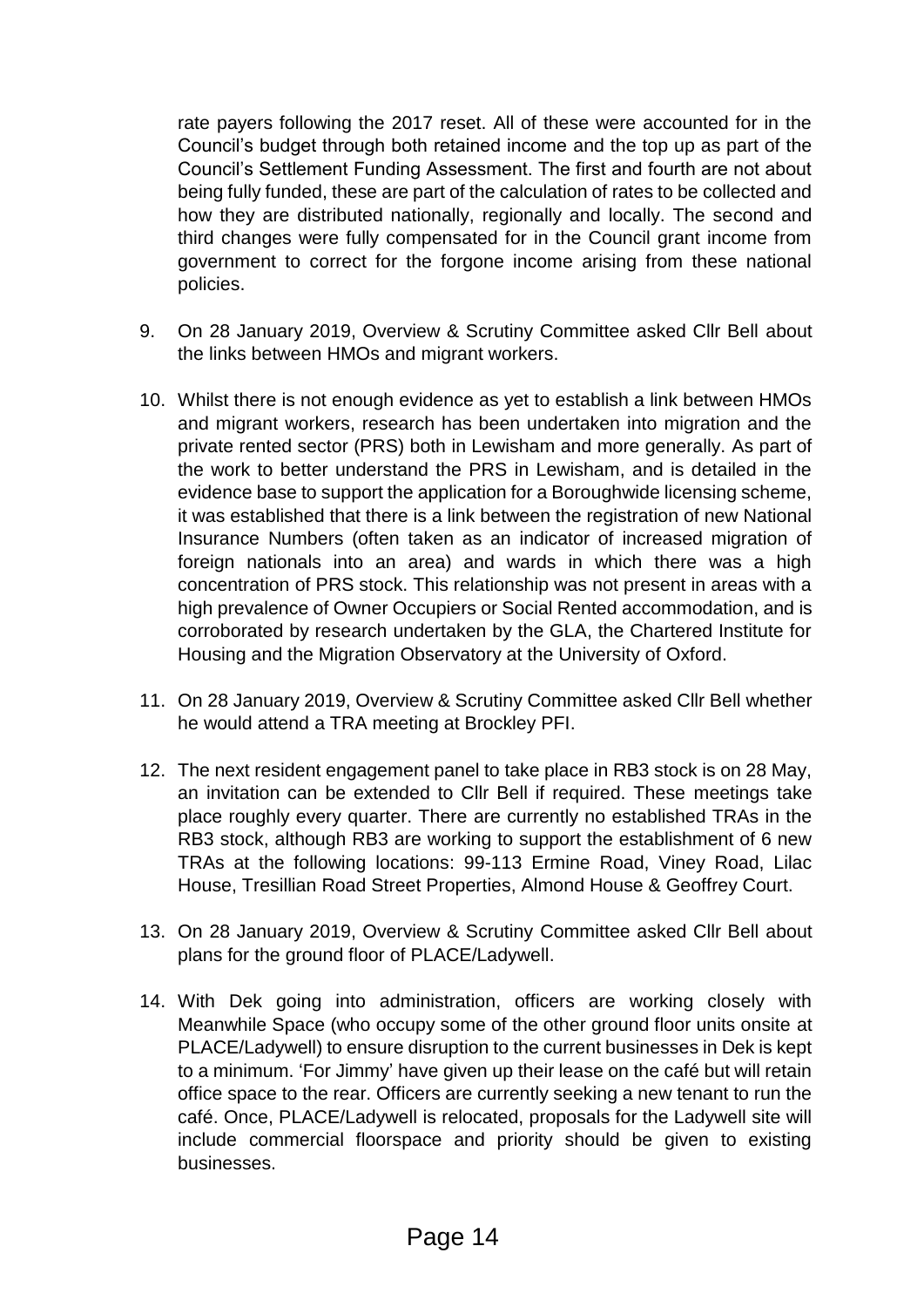- 15. On 28 January 2019, Overview & Scrutiny Committee asked Cllr Bell whether there are any instances of unauthorised sub-division of Council housing stock in Lewisham.
- 16. Officers are exploring this further, but it is believed that this either has not occurred as yet (that officers have been made aware of) or that it is extremely rare.
- 17. On 28 January 2019, Overview & Scrutiny Committee asked Cllr Bell whether there are any instances of landbanking in Lewisham
- 18. The Council has no evidence to suggest that landbanking is a prevalent practice in Lewisham. Since the adoption of Lewisham's Core Strategy in 2011 and the Site allocation Local Plan in 2013, the majority of allocated sites within these documents have been delivered or are within the planning process to be delivered in the future. Due to the complex nature of large allocated sites they can take many years after allocation to be approved for planning, and then several more for construction to commence on site. This is typical across all London boroughs. The planning department annually, as part of the Authority Monitoring Report (AMR), monitors housing delivery and the status of allocated sites. Officers continue to work proactively with landowners and developers on bringing forward development in a timely manner. Small (windfall) sites which are not allocated through the Local Plan are not monitored to the same degree by the planning department however over the last 10 years the borough has delivered a substantial number of residential units through windfall sites.
- 19. On 28 January 2019, Overview & Scrutiny Committee asked Cllr Bell to investigate the use of Interim Management Orders in Lewisham.
- 20. Work is ongoing to establish a framework for the appropriate circumstances in which to use Interim Management Orders, and to find an appropriate partner with the appropriate knowledge to manage such properties if this becomes necessary. The Council will seek to use widely-used enforcement and engagement tactics in the first instance to achieve the desired outcomes without taking on management responsibility for the stock.
- 21. On 28 January 2019, Overview & Scrutiny Committee asked Cllr Bell to provide more information on the 28 sites provisionally identified for new social housing, including the proposed numbers and types of new homes that would be included.
- 22. This work is currently in development. Cllr Bell will be presenting this to ward councillors in June 2019. This tranche of work should yield between 200 and 300 units of infill on underutilised space on Council land. The design work for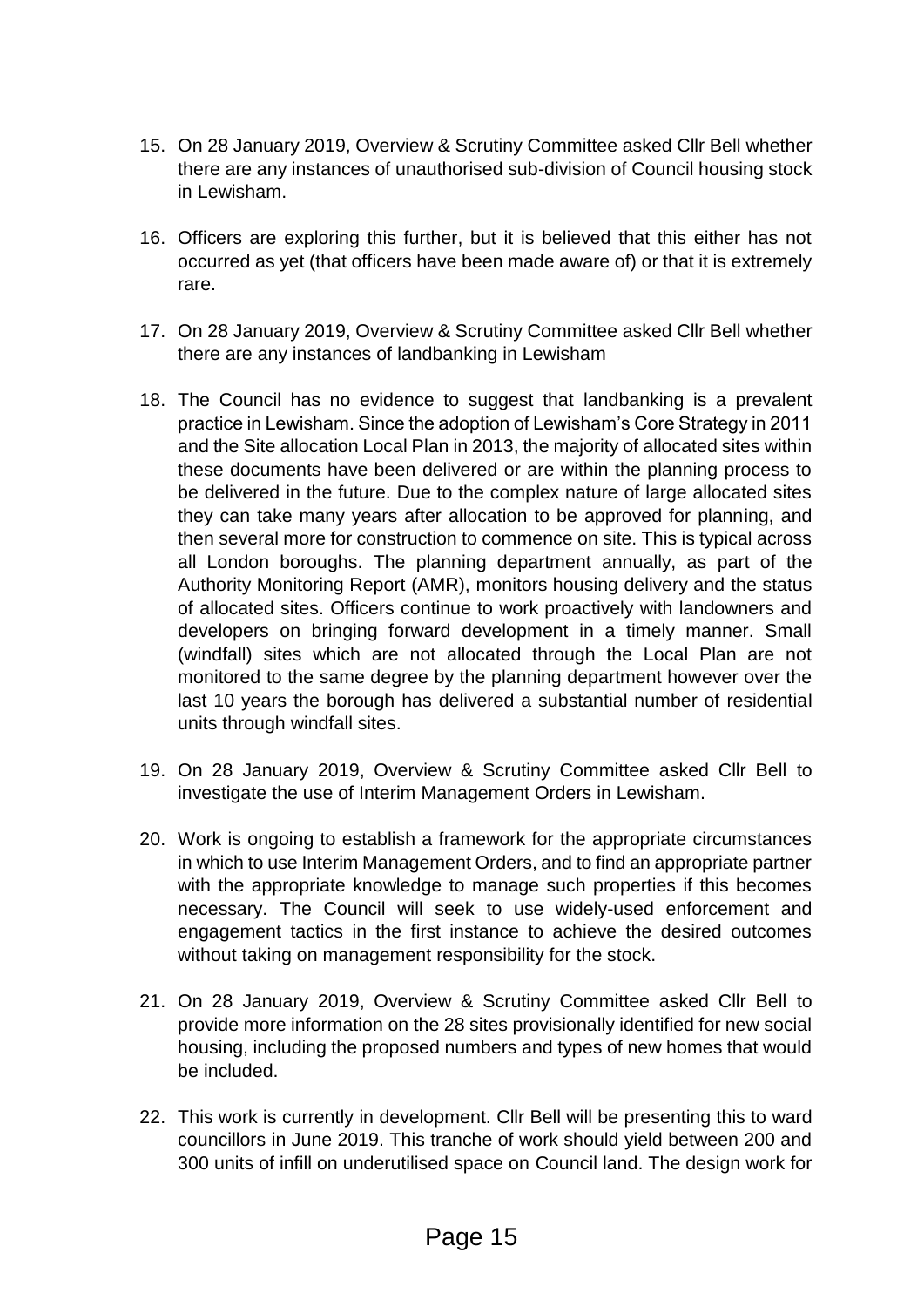this has yet to be undertaken but officers expect that the new homes could be a mix of 1, 2 and 3 bedroomed houses and flats, with the possibility of some 4 bedroomed properties.

- 23. On 28 January 2019, Overview & Scrutiny Committee asked Cllr Bell for a list of TRAs to help ward councillors engage with their local associations.
- 24. The Council does not hold a central list of all Tenant and Resident Associations (TRAs), as many of these groups are not in Council properties. The following is a list of TRAs at Lewisham Homes properties:
	- Crofton Park
	- **•** Fairfields
	- Waverley Court
	- Welland Court
	- Argosy & Lanyard House
	- Bampton Estate
	- Bence House
	- The Colonnade & Terrace
	- Crossfields
	- Daubeney Tower
	- Eddystone Tower
	- Evelyn
	- Forest Estate
	- Hatfield Close
	- Hazelwood & Pomona House
	- Honor Oak
	- Jerningham Court
	- Kender
	- Lewisham Hill
	- Pond, Paragon & Ryculff
	- Somerville United
	- **•** Tanners Hill
	- Winslade

RB3 are in the process of setting up and supporting a number of new TRAs in the stock that they manage. These are at the following locations:

- 99-113 Ermine Road
- Viney Road
- Lilac House
- Tressillian Road Street Properties
- Almond House
- Geoffrey Court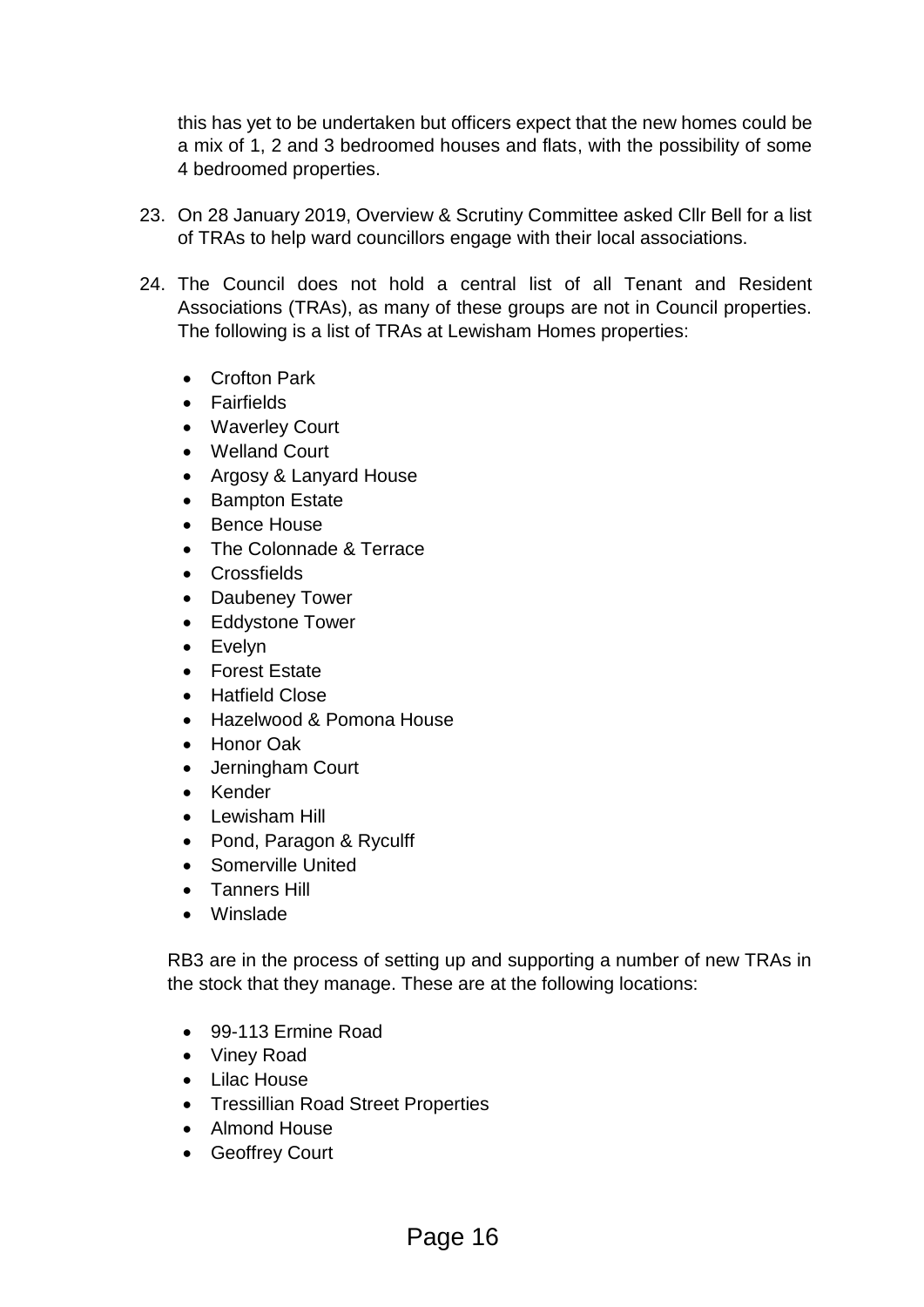- 25. On 28 January 2019, Overview & Scrutiny Committee asked Cllr Bell to provide a briefing on the implications of the removal of the housing borrowing cap.
- 26. Officers in the finance and housing teams have been working closely to understand the impact of the removal of the HRA borrowing cap and what this means for Lewisham. Whilst theoretically there is no longer a hard limit placed on the level of debt which the HRA can now accumulate, it must still operate within the broader rules of the authority around prudential borrowing and other rules. This places an effective cap on the level of borrowing which the HRA can sustain. A more detailed review of this is being undertaken to stress test various situations and what that might enable.
- 27. On 28 January 2019, Overview & Scrutiny Committee asked Cllr Bell to provide information on how councillors can participate in street surveys of rough sleepers.
- 28. Street surveys usually take place on the evening of the last Thursday (and into Friday early morning) of every other month. The last street survey took place on 23 May 2019 and surveys will then take place in July, September, November and January 2020. Councillors can contact John Barker in the housing team to enquire around participating in street surveys.
- 29. On 28 January 2019, Overview & Scrutiny Committee asked Cllr Bell to provide information on the budget for repairs and maintenance within the HRA.
- 30. The repairs and maintenance budget for Lewisham Homes has been uplifted by 2% per annum in recent years and the intention is to continue with this increase in coming years. In 2019-20, £15.9m is allocated for repairs (of which £15.465m is for General Needs stock and £0.398m for Hostels) with the overall allocation projected to increase to £16.044m in 2020-21 and £16.267m in 2021-22. Lewisham Homes are then responsible for the management of this budget as appropriate. Repairs & maintenance in the PFI contract is covered in the Unitary Charge.
- 31. On 7 March 2019, Overview & Scrutiny Committee asked the Deputy Mayor to raise with officers the issue of people with learning disabilities not understanding how their money and benefits are being managed.
- 32. The Deputy Mayor has raised this with officers. The service and the Council send out numerous standard and individual letters/notifications to residents and businesses in the borough. Wherever possible, the Council makes the communications as clear as possible and where services are aware of special needs, officers do their best to meet those needs.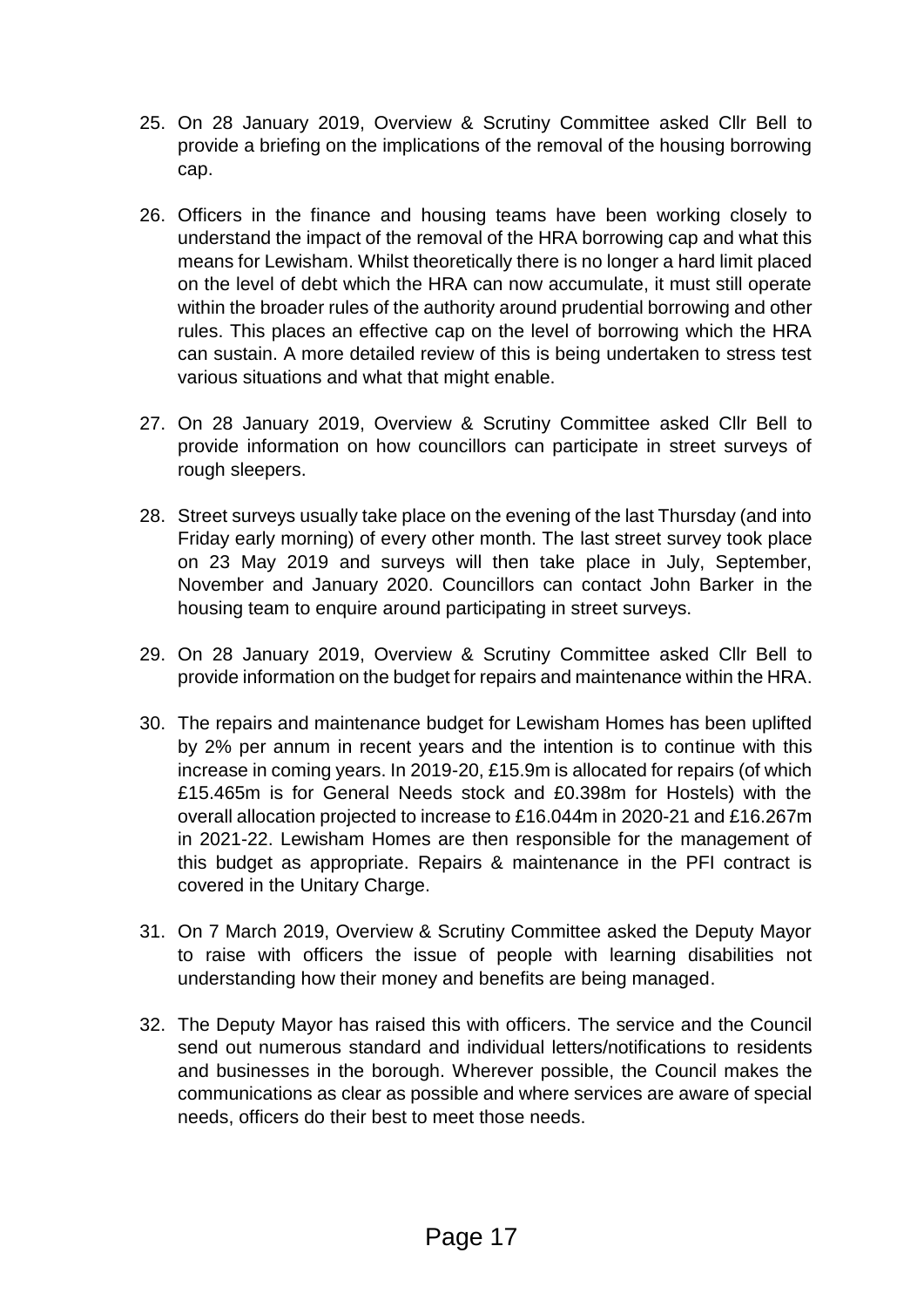- 33. On 7 March 2019, Overview & Scrutiny Committee asked the Deputy Mayor to ask officers to make sure that members of the public can get through to the safeguarding team in a timely manner.
- 34. Casework has been raised in relation to the specific case raised at Overview & Scrutiny Committee.
- 35. On 7 March 2019, Overview & Scrutiny Committee asked the Deputy Mayor, who was covering Cllr McGeevor's cabinet responsibilities while she was on maternity leave, to arrange a meeting with ward councillors to discuss efforts to secure a provider for the café in Mountsfield Park.
- 36. This is the second time in recent years that officers have attempted to deliver a new café with toilet facilities at Mountsfield Park. Unfortunately the previous attempt concluded before the café was delivered due to the successful bidder pulling out, stating that "the cost of the building has exceeded our budget to the extent that this café project is not feasible anymore with the current plans". The Council is aware that a new café with toilet facilities has been a long term aspiration of the Friends of Mountsfield Park, therefore a further attempt to meet this aspiration is currently underway. A Project Manager has been assigned and a draft report, setting out the business case for a new café, is being prepared. The report will seek permission for officers to go out to the market to offer the opportunity for interested parties to design, build and operate a new café with toilet facilities at Mountsfield Park. Officers will ensure that Friends of Mountsfield Park are informed of progress. When the Council is in a position to proceed to the next stage of the project, officers will also gather their views on the interested parties' proposals during the contract evaluation process. Officers would be pleased to meet with local ward councillors to discuss the project in more detail if they believe this will be helpful in dealing with enquires received form the constituents.
- 37. On 7 March 2019, Overview & Scrutiny Committee asked the Deputy Mayor, who was covering Cllr McGeevor's cabinet responsibilities while she was on maternity leave, to discuss with officers the information being provided to residents on reporting fly-tipping.
- 38. The Deputy Mayor has circulated a briefing note to all councillors on flytipping. The update included information on how residents can report fly tipping.
- 39. On 7 March 2019, Overview & Scrutiny Committee asked the Deputy Mayor, who was covering Cllr McGeevor's cabinet responsibilities while she was on maternity leave, to consult officers on any plans for pre-decision scrutiny of the report planned for Mayor and Cabinet on the redevelopment of Beckenham Place Park.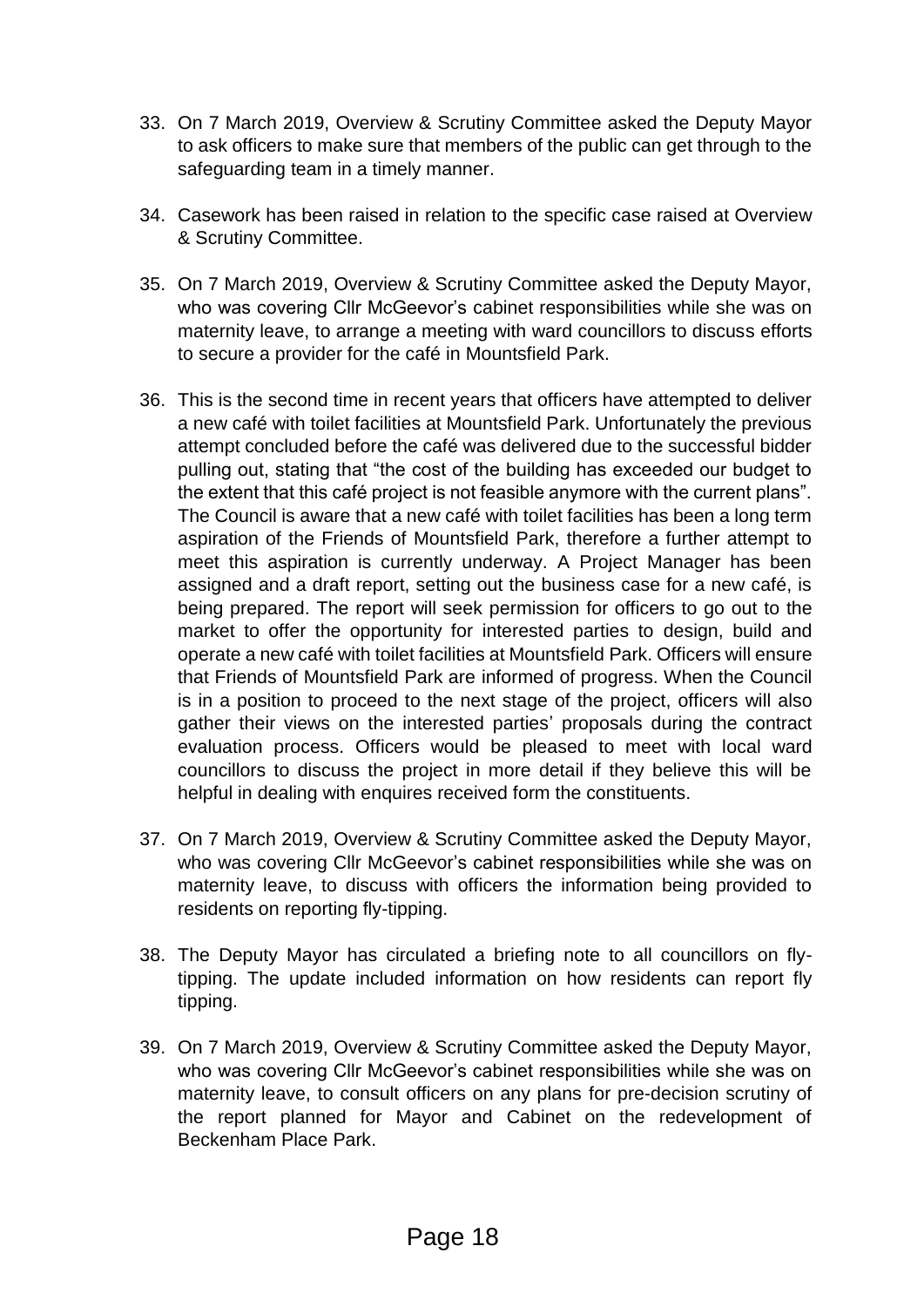- 40. Reports on progress of the improvement of Beckenham Place Park are regularly scrutinised by both the Sustainable Development Select Committee and the Overview & Scrutiny Business Panel. In addition to the formal scrutiny processes, regular meetings are held between the project team and ward councillors for Beckenham Place Park and the surrounding area to keep them updated of progress and to provide a further opportunity to answer any questions. The latest report was considered by Mayor & Cabinet on 24 April 2019. In advance of this meeting, the content of the report was discussed with ward councillors on 14 January 2019 and considered formally by the Sustainable Development Select Committee on 30 January 2019. The report considered by SDSC in advance of Mayor & Cabinet can be accessed here: [http://councilmeetings.lewisham.gov.uk/documents/s62261/08%20Beckenha](http://councilmeetings.lewisham.gov.uk/documents/s62261/08%20Beckenham%20Place%20Park%20update%20300119.pdf) [m%20Place%20Park%20update%20300119.pdf.](http://councilmeetings.lewisham.gov.uk/documents/s62261/08%20Beckenham%20Place%20Park%20update%20300119.pdf)
- 41. On 7 March 2019, Overview & Scrutiny Committee asked Cllr Barnham to look into a potential insufficiency in childcare places in the borough.
- 42. Our most recent Early Years Provider Audit, in February 2019, found overall sufficient childcare to meet our duty to secure free entitlement for 2,3,& 4 year olds, including the 30 hours free childcare. It did however find that there may be pressures in specific geographical areas. The audit recommended that we explore this further, which officers are taking forward. The Council is commissioning a full childcare sufficiency review by Coram Childcare and Family Trust in summer 2019. The audit will explore change in demand and greater understanding of the local market and demand to inform sufficiency planning.
- 43. On 7 March 2019, Overview & Scrutiny Committee asked Cllr Barnham to provide more information on social worker pay and its role in the recruitment and retention of staff.
- 44. This is an issue receiving significant scrutiny as part of our current programme to improve children's social care. The position on social worker pay, and its role in the recruitment and retention of staff, will be fully covered in the Children's Social Care Workforce Strategy, scheduled to be published later this summer. The key strands of activity are:
	- Recruitment of Newly Qualified Social Workers in a different way, supported by a strong ASYE (supported year) programme
	- Create and deliver a core training offer to social workers
	- Develop and deliver a frontline managers and aspiring managers programme
	- Benchmarking suggests that pay is largely comparable with other local authorities, except for senior social workers and Service Managers/Head of Service. This is where we need to target pay issues.
	- Refresh and update of all practice guidance, standards and procedures.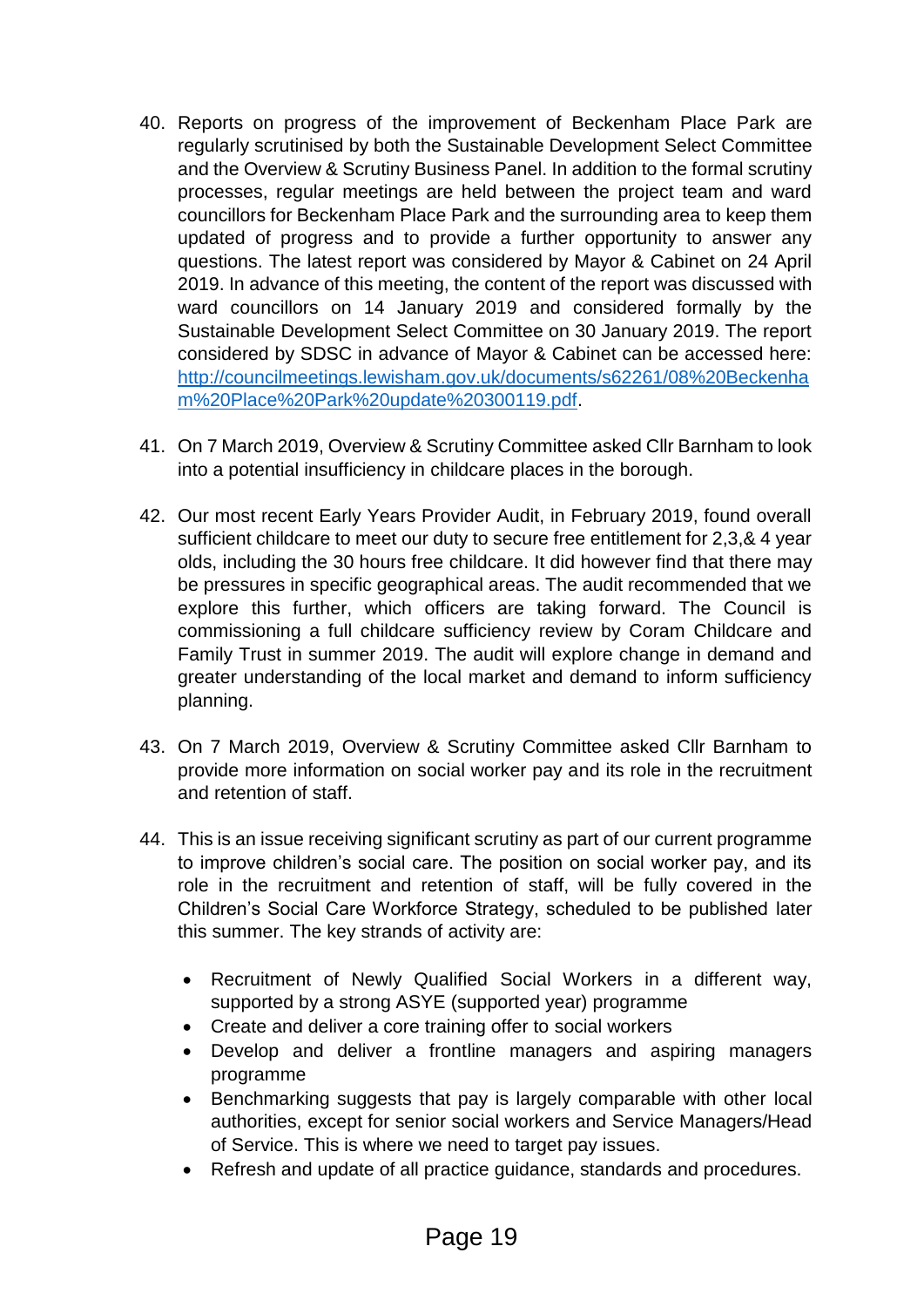- 45. On 7 March 2019, Overview & Scrutiny Committee asked Cllr Barnham to look into the level of information that is being provided to foster carers on the children they were being asked to look after, although the Committee noted that the Council is not aware of any foster carers being provided with insufficient information.
- 46. The Council has a detailed process for sharing all relevant information with foster carers. The Council undertakes liaison and consultation with foster carers to improve and adjust our approach. Practice in the placements team is being adjusted to support better matching of children and placements. The child's profile on our Liquidlogic Children's System (LCS) has been redesigned to provide better information to carers and will be going live in June 2019.
- 47. On 7 March 2019, Overview & Scrutiny Committee asked Cllr Barnham to look into reports of some schools pulling out of the service level agreement with Lewisham Council for payroll services.
- 48. Schools are at liberty to purchase payroll services from sources outside the Council, although the Council promotes the Lewisham payroll service through our Traded Services offer. As with all traded services, there is some movement both in and out of local authority contracts each year. Although a small number of schools have raised queries, no schools have confirmed to us that they will not renew payroll SLAs this year. The buy-back period for SLAs finished on 31 May 2019 so the Council will have a full picture of traded services buy-in, including payroll, in the coming months. We are working with schools to support the transfer of payroll services to Oracle in the coming months. Oracle will enable us to market a much more appropriate up-to-date offer to schools and we will prioritise this in our marketing to schools.
- 49. On 7 March 2019, Overview & Scrutiny Committee asked Cllr Barnham to clarify whether pupils with No Recourse to Public Funds are eligible for free school meals.
- 50. There is a potential gap, in that a family assessed as having no recourse to public funds (NRPF) would not technically be eligible for free school meals (since eligibility for free school meals is "passported" by receipt of meanstested benefits, which NRPF status precludes). In practice, we are aware of no cases where children from NRPF families miss out. Free school meals can and have been awarded on a discretionary basis. Individual schools also find ways of providing food to children (lunch, breakfast and after school) where there is identified need. If cases do arise, where children are at risk of missing out, we will continue to use such discretion. Cllr Barnham will be able to report on further developments later this year.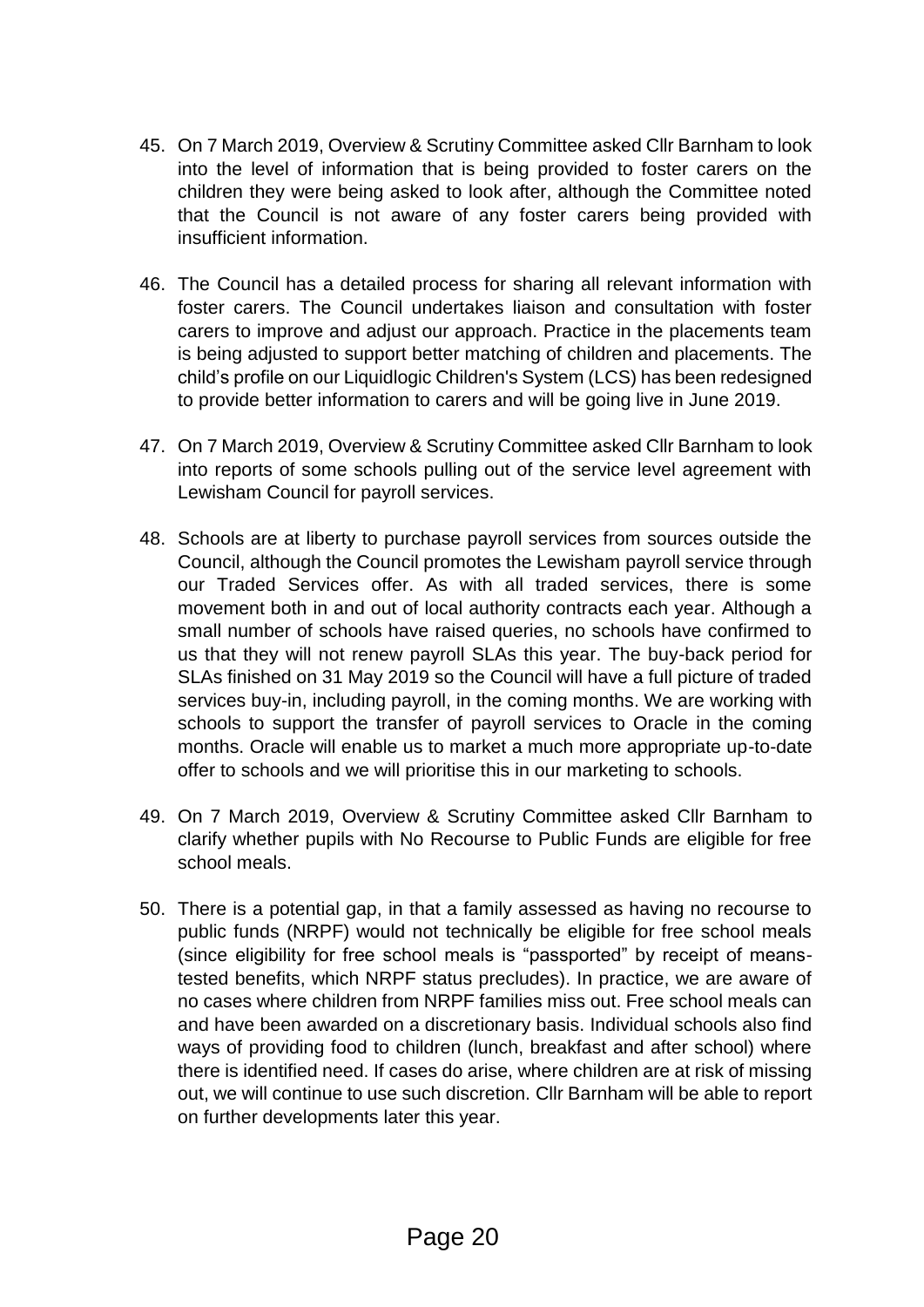- 51. On 7 March 2019, Overview & Scrutiny Committee asked Cllr Reid to look into the support being offered to young people who witness serious crime.
- 52. Support offered to young people who witness serious crime is a key part of the Council's public health approach to youth violence. It is important that we build capacity to support children among our statutory partners and community organisations, particularly schools and youth services, which will enable the ability to support young people to grow. Following an incident, the Youth Offending Service and the Violence Reduction Team work with agencies and schools to support young people. Supportive advice is provided to schools by the Council's Educational Psychologist and through a document called "Critical Support - Early Years settings, Schools, Colleges and out of School provisions". The Youth Offending Service has also put together an aid for parents following a traumatic incident. For example, following the tragic murder in Bellingham last year, Sydenham Girls and Forest Hill Schools stopped main curriculum work to focus on trauma recovery. In addition, Youth First officers were supported through this difficult period who in turn were able to support young people. Bereavement support information is also provided as required. As part of the Council's public health approach to youth violence, we are currently developing a Youth Council which will further support peer mentoring and mental health first aiders. Several schools are investing in these resources themselves but this could be applied more consistently. As part of the Council's public health approach to youth violence, whilst specifically addressing incidents of problematic behaviour within the dynamic of the school community, there is an imperative to ensure that interventions in such situations ensure that quality learning takes place for those involved, with gains made in terms of understanding of their own and other's feelings, and the development of a capacity to address harm and reach resolution. Incidents of conflict and relationship stress directly impact the child's capacity to learn and undermine their sense of safety and self-worth.
- 53. On 7 March 2019, Overview & Scrutiny Committee asked Cllr Reid to ask officers to liaise with the Police and see if a six monthly update on serious cases of crime can be provided to councillors.
- 54. Police have confirmed to officers that following a critical incident there will be an update provided monthly to the Mayor and Cabinet Member for Safer Communities. Ward councillors can request updates on serious cases at any time by contacting the Director of Public Protection & Safety.
- 55. On 7 March 2019, Overview & Scrutiny Committee asked Cllr Reid to look into reports that some young people do not feel safe in the council's secure accommodation for children and young people in custody.
- 56. Lewisham promotes on a consortia approach to safety and approaches in and out of custody, as outlined in the South London Resettlement Consortium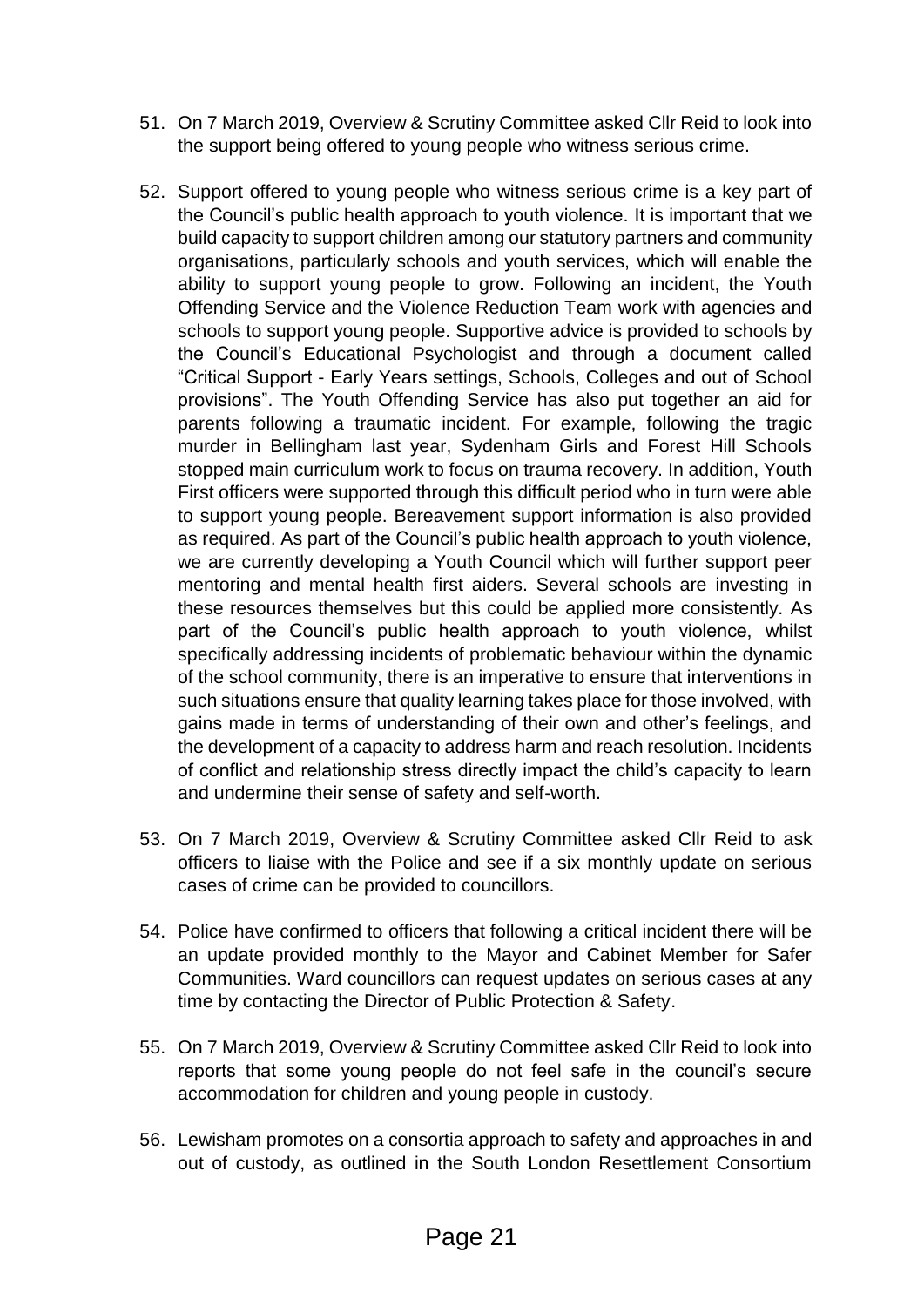Final Evaluative Report – Restorative Justice and Resettlement in June 2017. Safety in the secure estate is challenging and always has been – inevitably if you put the most serious young people who offend together in a punitive environment there is going to be conflict and the prison estate struggles with maintaining care and control. Following the Medway Review, Lewisham Youth Offending Service reviewed all cases and ensured that all children and families knew how to disclose concerns. We aim to safeguard our children and young people in custody in a variety of ways:

- Close and frequent dialogue with Independent Advocates who are based in custodial establishments and are available for children to speak to at any time.
- YOS ensures there are meetings and conversations with the children aside of formal meetings so that there is a space to share concerns.
- Joint work with children social care social workers ensuring looked after children reviews are completed and sentence planning supports welfare and not further punishment
- Ensuring protocols are followed when there is an incident and professionals and families are informed in good time
- Use of transfer request policy and multi-agency meetings when there is an on-going concern about safety or risk to others
- Close working arrangements with the secure staff and team around the child approaches
- Facilitating restorative approaches to addressing of behaviour and relationship distress across the secure establishment community and specifically the addressing of incidents where actions have caused harm.
- 57. On 7 March 2019, Overview & Scrutiny Committee asked Cllr Dacres to circulate further information on visits planned to schools in relation to sustainable travel and idling, superzones and any upcoming air quality events.
- 58. Cllr Dacres circulated a briefing note to all councillors on 15 May 2019 which included dates for anti-idling and air quality events, and an update on school superzones.
- 59. On 7 March 2019, Overview & Scrutiny Committee asked Cllr Dacres to provide a briefing note on the introduction of the Ultra Low Emission Zone in central London in April 2019, the expansion of the Ultra Low Emission Zone to the whole of London in October 2020, and the expansion to the North and South circulars in October 2021.
- 60. Cllr Dacres circulated a briefing note to all councillors on 1 April 2019, one week before the introduction of the ULEZ which included two briefings from Transport for London (TfL) that addressed these three issues. Cllr Dacres also commissioned a webpage for residents explaining the introduction of the ULEZ, which can be accessed here: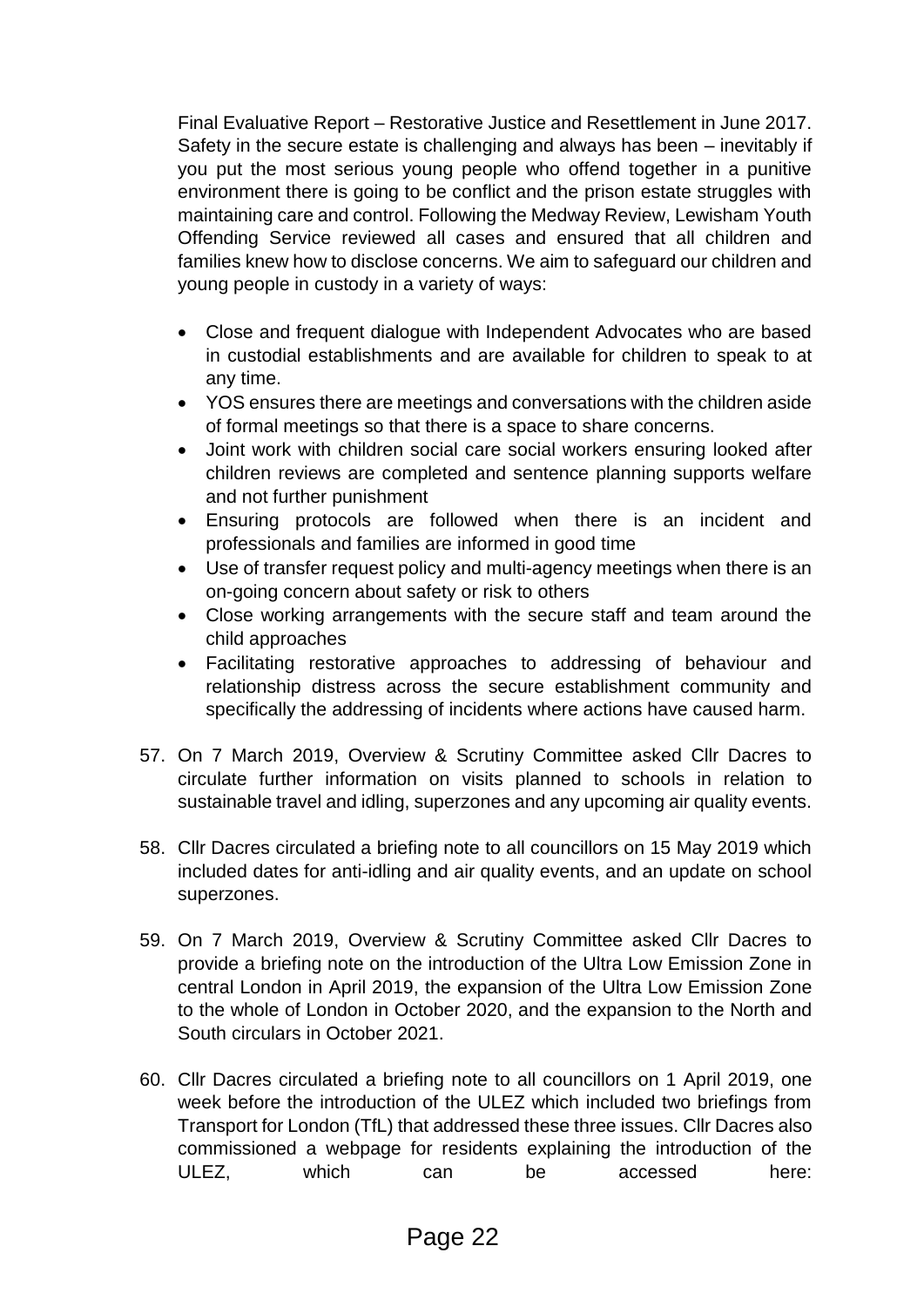[https://lewisham.gov.uk/myservices/roads-and-transport/ultra-low-emission](https://lewisham.gov.uk/myservices/roads-and-transport/ultra-low-emission-zone)[zone](https://lewisham.gov.uk/myservices/roads-and-transport/ultra-low-emission-zone)

- 61. On 7 March 2019, Overview & Scrutiny Committee asked Cllr Dacres to meet with Cllr Gibbons to discuss a pedestrianised school zone in Forest Hill.
- 62. Cllr Dacres met with Cllr Gibbons to discuss pedestrianised school zones.

#### **Financial implications**

63. There are no financial implications arising from the updates in this report at this time. However, there may be financial implications in relation to the range of issues, proposals and plans referred to in this composite report as they are worked through and decisions made to put them into action. Financial implications will be provided individually on these specific matters at the appropriate time in line with the Council's constitution and control framework for committing spend.

#### **Legal implications**

64. There will be legal implications in relation to the diverse issues referred to in this composite report by way of update. Legal implications will be provided on those specific matters at the appropriate time.

#### **Equalities implications**

65. There are no specific equalities implications relevant to this report.

#### **Environmental implications**

66.There are no specific environmental implications arising from this report.

#### **Crime and disorder implications**

67.There are no specific crime and disorder implications arising from this report.

If there are any queries on this report please contact James Noble on 020 8314 9258.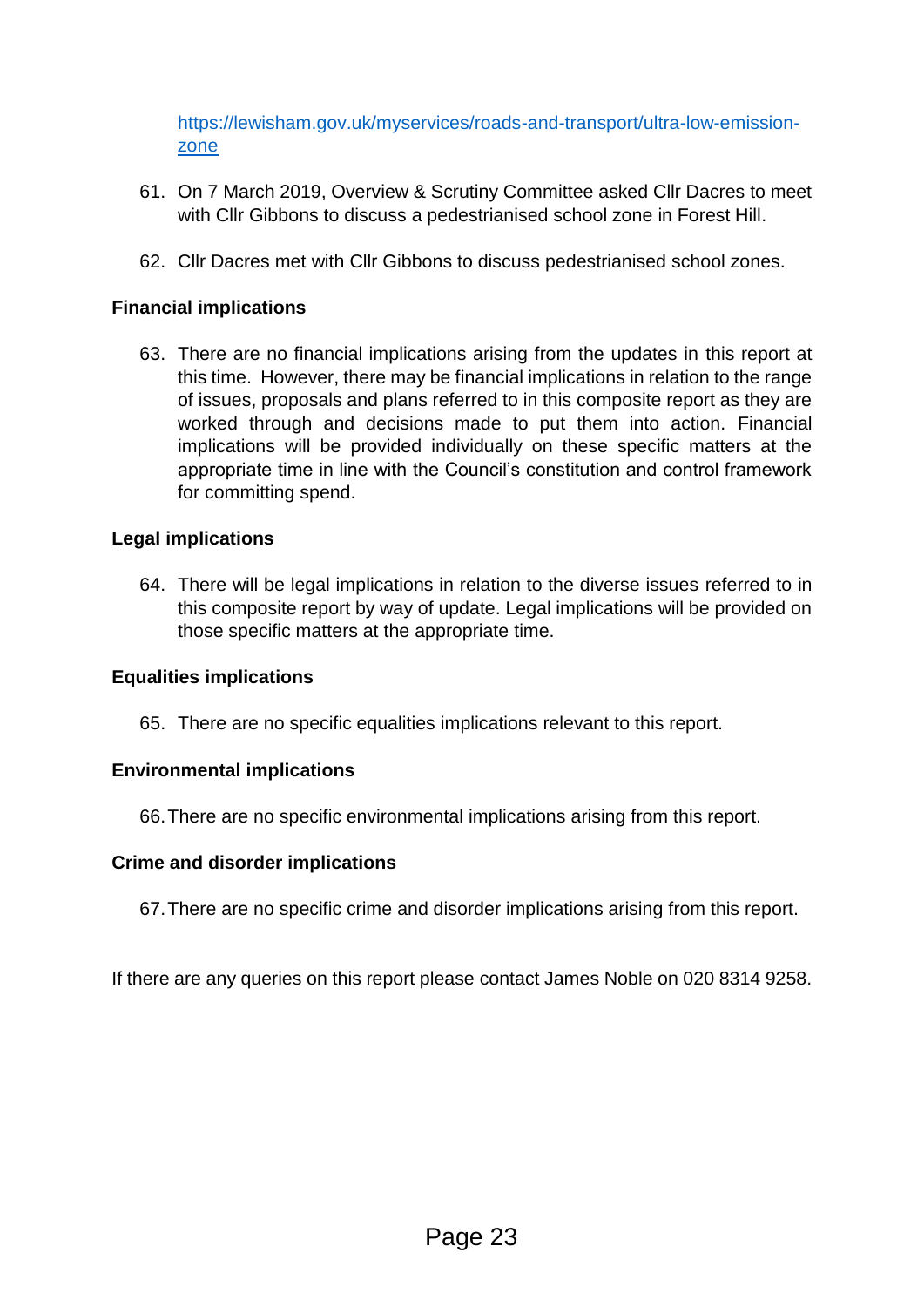|                                                                                                                                                                                                                                                                                                                                                                                                       |                                                                   | <b>OVERVIEW AND SCRUTINY COMMITTEE</b>              |                                                                                                                                                                                                                                                                                                                                                                                                                                                                                                                                                                                                                                        |  |
|-------------------------------------------------------------------------------------------------------------------------------------------------------------------------------------------------------------------------------------------------------------------------------------------------------------------------------------------------------------------------------------------------------|-------------------------------------------------------------------|-----------------------------------------------------|----------------------------------------------------------------------------------------------------------------------------------------------------------------------------------------------------------------------------------------------------------------------------------------------------------------------------------------------------------------------------------------------------------------------------------------------------------------------------------------------------------------------------------------------------------------------------------------------------------------------------------------|--|
| <b>Report Title</b>                                                                                                                                                                                                                                                                                                                                                                                   |                                                                   | <b>Update for Overview &amp; Scrutiny Committee</b> |                                                                                                                                                                                                                                                                                                                                                                                                                                                                                                                                                                                                                                        |  |
| <b>Key Decision</b>                                                                                                                                                                                                                                                                                                                                                                                   | <b>No</b>                                                         |                                                     | Item No. 4                                                                                                                                                                                                                                                                                                                                                                                                                                                                                                                                                                                                                             |  |
| Ward                                                                                                                                                                                                                                                                                                                                                                                                  | All                                                               |                                                     |                                                                                                                                                                                                                                                                                                                                                                                                                                                                                                                                                                                                                                        |  |
| Contributors                                                                                                                                                                                                                                                                                                                                                                                          | The Mayor                                                         |                                                     |                                                                                                                                                                                                                                                                                                                                                                                                                                                                                                                                                                                                                                        |  |
| <b>Class</b>                                                                                                                                                                                                                                                                                                                                                                                          | Open                                                              |                                                     | Date: 11 June 2019                                                                                                                                                                                                                                                                                                                                                                                                                                                                                                                                                                                                                     |  |
|                                                                                                                                                                                                                                                                                                                                                                                                       |                                                                   |                                                     | in office and outlines some of the Council's key achievements over the past year.                                                                                                                                                                                                                                                                                                                                                                                                                                                                                                                                                      |  |
|                                                                                                                                                                                                                                                                                                                                                                                                       |                                                                   |                                                     | This report provides an update to Overview and Scrutiny Committee on my first year                                                                                                                                                                                                                                                                                                                                                                                                                                                                                                                                                     |  |
| <b>Recommendation</b>                                                                                                                                                                                                                                                                                                                                                                                 |                                                                   |                                                     |                                                                                                                                                                                                                                                                                                                                                                                                                                                                                                                                                                                                                                        |  |
|                                                                                                                                                                                                                                                                                                                                                                                                       | Overview & Scrutiny Committee is recommended to note this report. |                                                     |                                                                                                                                                                                                                                                                                                                                                                                                                                                                                                                                                                                                                                        |  |
| <b>Further information</b>                                                                                                                                                                                                                                                                                                                                                                            |                                                                   |                                                     |                                                                                                                                                                                                                                                                                                                                                                                                                                                                                                                                                                                                                                        |  |
| I am pleased to update Overview and Scrutiny Committee on my first year in offic<br>and to outline some of the Council's key achievements over the past year.                                                                                                                                                                                                                                         |                                                                   |                                                     |                                                                                                                                                                                                                                                                                                                                                                                                                                                                                                                                                                                                                                        |  |
| Since my previous report to the Committee on 30 October 2018, the Council<br>Corporate Strategy has been agreed and adopted, setting out this administration'<br>bold vision for a Lewisham that works for all our residents. The commitments of ou<br>Corporate Strategy now feed into every Council department, so that all sta<br>understand the role they have to play in delivering that vision. |                                                                   |                                                     |                                                                                                                                                                                                                                                                                                                                                                                                                                                                                                                                                                                                                                        |  |
|                                                                                                                                                                                                                                                                                                                                                                                                       | cuts and job losses that the government is forcing us to make.    |                                                     | The manifesto on which we all stood during the local elections last May offered a bold<br>radical and socialist alternative that set out what we wanted to do to make life bette<br>for everyone in Lewisham. With almost a decade of austerity hitting our borough an<br>residents hard, we acknowledged that this would certainly not be easy but was mor<br>important than ever. We are in a fight to protect services for vulnerable residents on<br>scale we have never seen before. We promised to be open and honest with residents<br>which is why we are not using terms like 'savings' and 'efficiencies' when talking about |  |
|                                                                                                                                                                                                                                                                                                                                                                                                       |                                                                   |                                                     | That is why I have repeatedly voiced my opposition to government austerity and the                                                                                                                                                                                                                                                                                                                                                                                                                                                                                                                                                     |  |

#### **Purpose**

#### **Recommendation**

#### **Further information**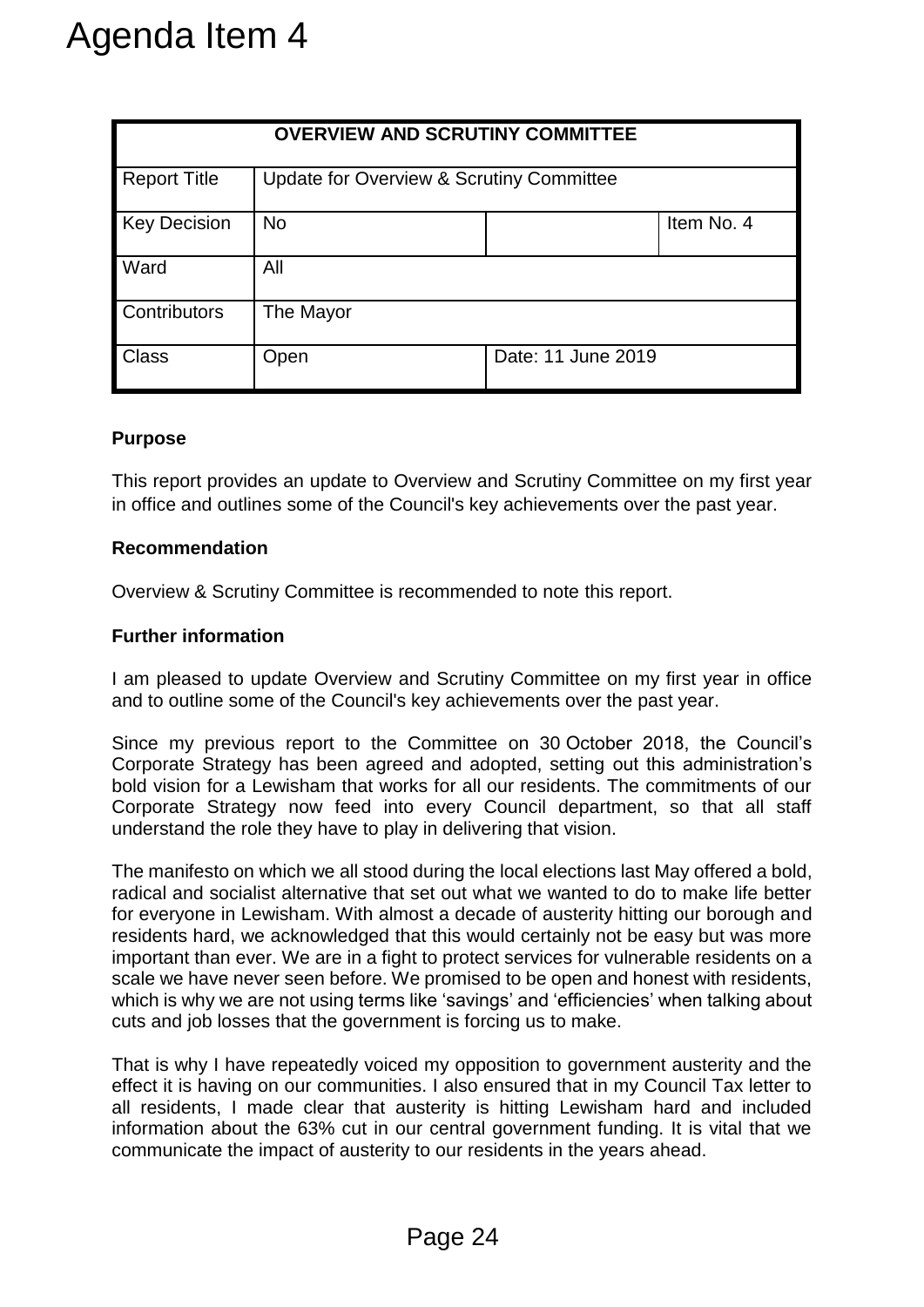I will continue to work with the communications team and Cllr Bonavia to ensure we are more proactively sharing good news and getting the Council's message across to the community. This includes by bolstering our communications team with two new senior appointments who can lead the strategic culture change we need. I will also continue to raise the Council's profile by writing for and speaking to media outlets to communicate our positive vision for Lewisham.

I want to thank all councillors for their hard work ensuring we focus on delivering for Lewisham. As the committee knows, it is a priority for me that we work collectively and collaboratively to deliver the priorities we all share.

#### **Open Lewisham**

We have made significant progress on welcoming an additional 100 refugee families and becoming a Borough of Sanctuary. We will have the first three of our families arriving in June and we are challenging the government's hostile environment to show that Lewisham is a place that welcomes people fleeing persecution. We have removed the Home Office official in the No Recourse to Public Funds service and have set up the Lewisham Migration Forum to ensure our refugee community is listened to.

In response to the growing uncertainty that Brexit has caused our EU staff and residents, the Council has set up three walk in services for EU Settled Status applications. We have also set up a new [web page](https://lewisham.gov.uk/mayorandcouncil/brexit-guidance/rights-of-residents-from-the-eu) on the Council website providing guidance to EU Citizens on their rights.

As part of our commitment to an Open Lewisham, we are working hard to strengthen our interfaith events. We held our first Chanukah event last year, which was very well attended, and will be holding a celebration of Islam in the Autumn.

Working hand in hand with scrutiny Councillors, we have completed the first stage of our Local Democracy Review and have recognised the areas that need change and how we have to further engage with hard to reach groups in Lewisham. At the Council AGM we agreed to continue the work of the democracy review working group to oversee the implementation of the 57 recommendations.

#### **Tackling the housing crisis**

We are making progress on our commitment to deliver 1,000 new social homes. In the past year we have increased the number of new social homes from 91 to 175 and following the success of PLACE/Ladywell, we have confirmed four more innovative pop-up housing developments, including in Deptford, Sydenham and Lee. These schemes will help 112 families who would otherwise be in emergency accommodation but could provide more homes in the future.

We have received £37.7 million from the GLA to help build the next generation of Council homes in Lewisham and have also received £500,000 to build up our staffing so that we have the in-house capacity to deliver them. We have identified 28 sites where we can build Council homes and will be releasing more information shortly.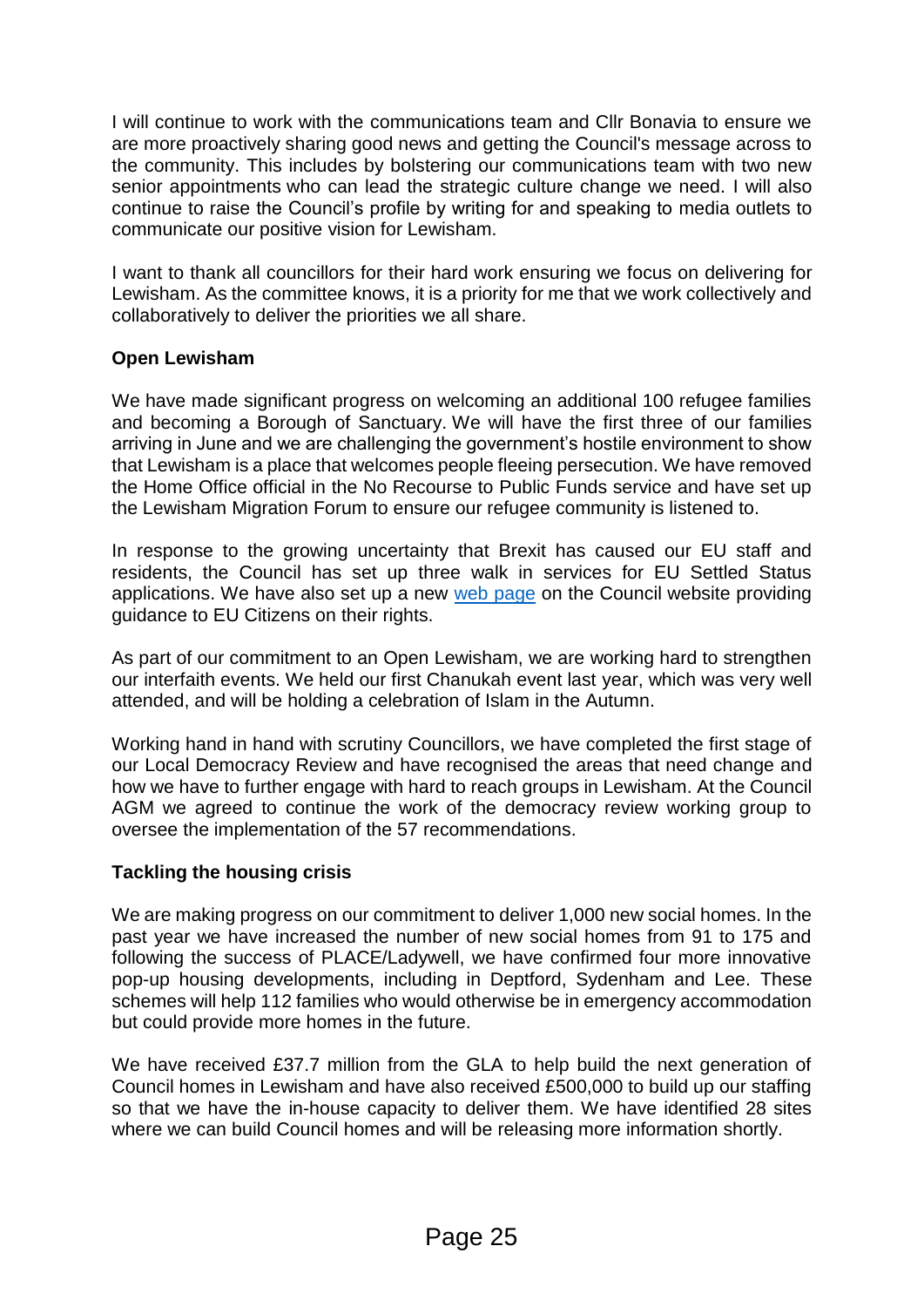There has been a focus in the first year of this administration to achieve more social and genuinely affordable homes in private developments through the planning system. We are already seeing progress, with an 11% increase in the number of social homes coming through planning applications, compared to last year. There is however a long way to go to achieve our target of 50% genuinely affordable homes in developer-led projects. I am clear that developers should be challenged at every stage of the planning process and beyond and have spoken publically recently about this.

We have launched the consultation that will form part of our application for a boroughwide landlord license to crackdown on rogue landlords and improve standards in the private rented sector, and we are improving the offer housing associations make to social housing tenants by asking them to deliver lifetime tenancies in Lewisham.

#### **Giving children and young people the best start in life**

We want to ensure that every child has access to an outstanding education and the work that that we have done so far through the Lewisham Learning Partnership has been encouraging.

We have seen continued improvement in attainment for 11-year-olds, faster than the national average. Our recon diary schools are showing good improvements with GCSEs improving faster than the national average on every indicator, as illustrated by the below tables:

| <b>Attainment</b> | 2017 | 2018 | Latest change |
|-------------------|------|------|---------------|
| Lewisham          | 44.2 | 44.9 | +∪            |
| <b>National</b>   | 46.4 | 46.6 | ∩ ^<br>+∪.∠   |

#### *GCSE and EBAC attainment:*

#### *Progress between primary and secondary school:*

| <b>Progress</b> | 2017    | 2018    | Latest change |
|-----------------|---------|---------|---------------|
| Lewisham        | $-0.28$ | $-0.2$  | $+0.06$       |
| National        | $-0.03$ | $-0.02$ | $+0.01$       |

I am particularly pleased that Prendergast Ladywell received a Good rating from Ofsted. This is welcome news for the school, which was listed two years ago as one of the 130 'stuck' intractable schools in England that had not been rated 'Good' at any point over the previous decade. New Woodlands School also achieved an Ofsted Good rating, and we recently approved the second stage of the remodelling works of the school which will increase provision for children with special educational needs by meeting a wider range of learning difficulties that children experience.

Our children's social care service has been an area of significant focus as we work to improve the level of care we provide to our most vulnerable children and to stabilise our budget. Our improvement plan aims to improve outcomes for children so they are less likely to need to go into care. Like 91% of councils, we are overspent in children's social care, with the biggest pressures in residential placements and SEND transport. Work is ongoing through the CYP Improvement Board to address service and financial challenges but this is not a quick fix and we are determined to adequately support our vulnerable young people in the meantime.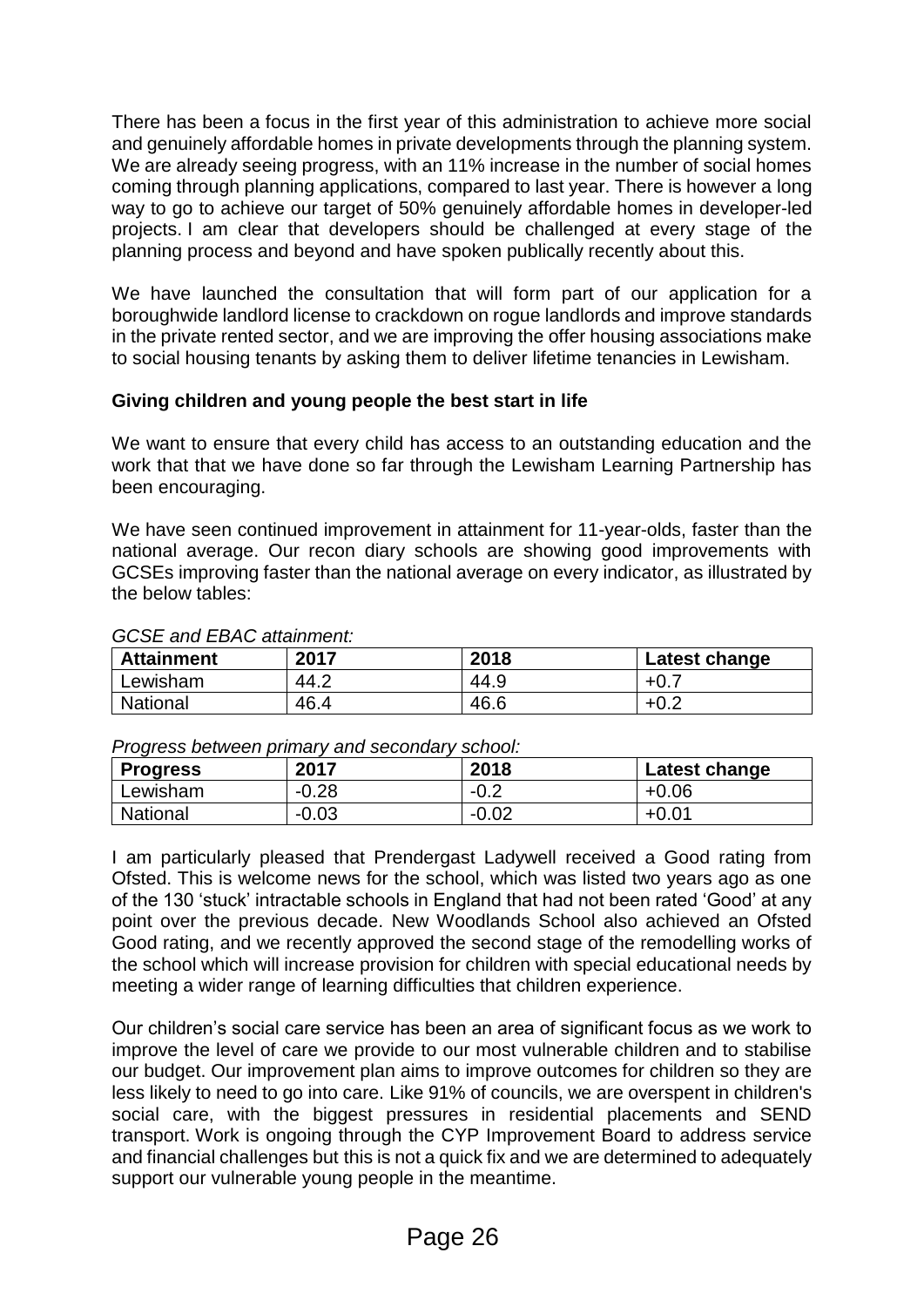#### **Making Lewisham Greener**

We have just launched our new Greening Fund, a significant manifesto commitment which will allow community groups to bid for up to £40,000 each to improve local green spaces. Beckenham Place Park will be officially opened later this summer and will host its first public festival.

Our work to clean up the air we breathe continues, as air pollution is a growing health crisis facing Lewisham and the whole of London. Councillors declared a climate emergency at February's Full Council, redoubling our efforts to work towards a carbon neutral borough and minimise our environmental impact. We are also tackling pollutants from car engines, which contribute significantly to our air quality. We campaigned successfully for the Ultra Low Emission Zone to be extended to Lewisham and are building up our anti-idling programme to protect our most polluted playgrounds and installing more electric vehicle charging points. We are also consulting on changes to our parking policy that would see it cost more to park vehicles that produce higher emissions.

Our Liveable Neighbourhood programme will change our streets to encourage more people to walk and cycle rather than drive. Subject to securing funding from the GLA, there will be a range of measures such as traffic management and road closures that will help to make our communities greener and healthier. I'm pleased that the first Liveable Neighbourhood recently launched in Lee and Lewisham town centre.

Our consultation on barriers to recycling recently closed and its findings will inform the development of a new recycling strategy, which will improve our recycling rates even further. We have also successfully lobbied Transport for London to introduce over 3,000 clean buses as part of the Mayor of London's Low Emissions Bus Zones.

#### **Building an inclusive local economy**

We have insourced our first council service, bringing council maintenance services inhouse from Kier, and we have taken 50 staff off agency contracts and into Council employment.

We are working with the Centre for Local Economic Strategies (CLES) to expand our community wealth building model, and we have increased the number of living wage employers from 47 to 77 in the last year. This means we are on target to more than double the number of living wage employers in Lewisham.

Our Mayor's Apprenticeship Scheme is expanding so we can support more residents into high quality apprenticeships. Since April 2018, 36 new apprentices have been enrolled on the scheme.

With new funding of £500,000 from the GLA we have launched a new Creative Enterprise Zone in Deptford that will support our artistic and cultural sector.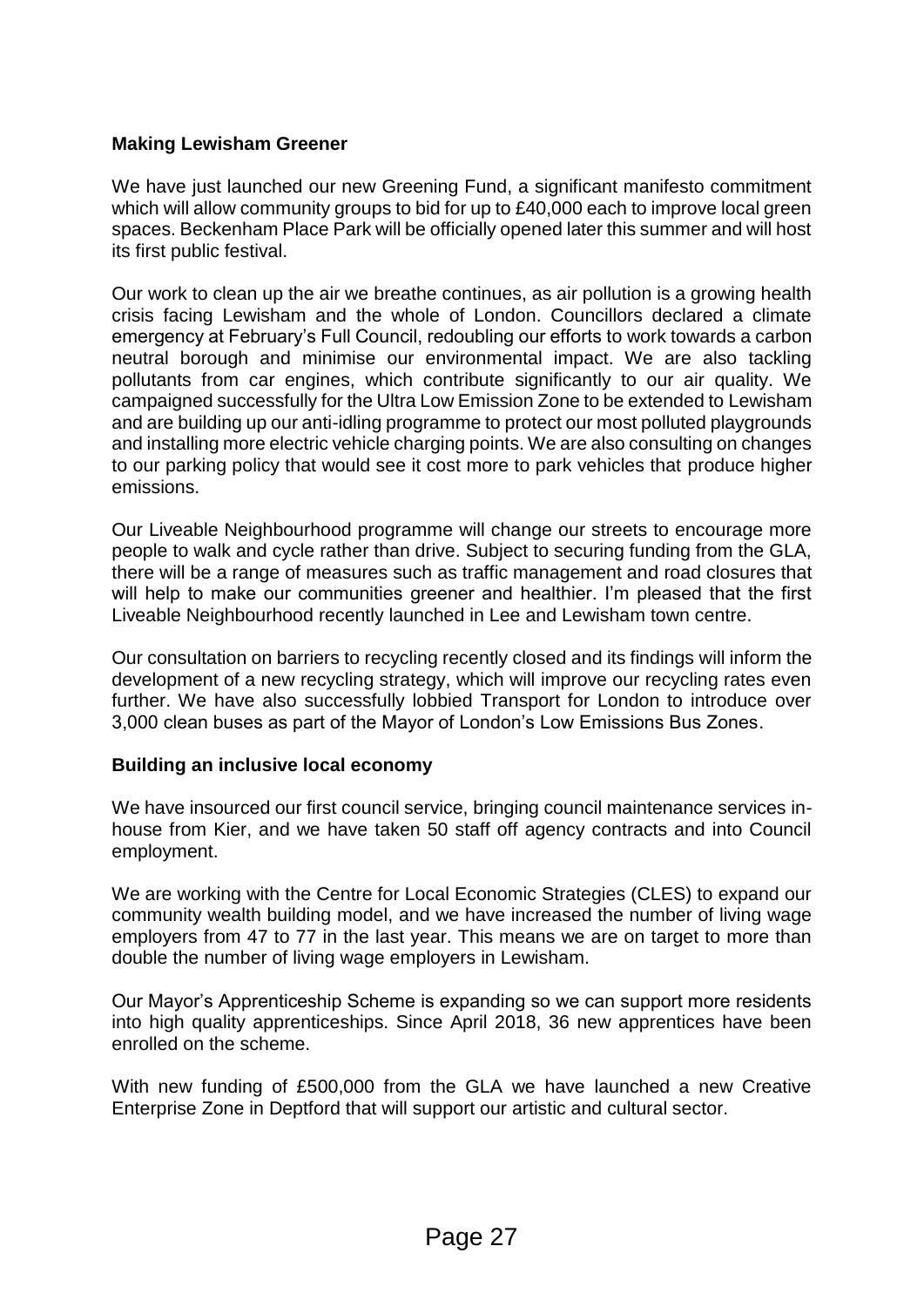#### **Delivering and defending health, social care and support**

Under this government, the NHS has seen the longest funding squeeze in its history and more people are struggling to access the support services they need. Our local elections manifesto pledged to protect our NHS and social care by investing in the life chances for all our community.

As we struggle with continued budget cuts to our adult social care budget I am proud that we have signed UNISON's Ethical Care Charter. The charter improves workers' rights for care workers in Lewisham so that they can deliver the care our residents deserve.

We are bringing forward our new 'Care at Home' model, which will create a new publicly-owned community based care service to provide compassionate care.

We continue to expand our whole systems approach to obesity by having over 10,000 children taking part in the Daily Mile and by becoming the first council to ban junk food advertising from Council billboards.

Lewisham is one of the most diverse places in the world and that is one of our greatest strengths. However, we know that Lewisham residents experience stark inequalities and we must do more to break down the barriers that mean not all our residents currently have access to the same opportunities and support. The Health and Wellbeing Board, which I chair, has prioritised Black, Asian and Minority Ethnic (BAME) health inequalities to deepen our understanding of the barriers residents from our BAME communities face.

I also appointed two new advisers at the Council AGM in April. Barbara Gray is our Mayor and Council Adviser on BAME health inequalities, and Royston John is our Mayor and Council Adviser on BAME career progression. Both Barbara and Royston are experts in their fields and will support and challenge us, and have already been meeting with council officers to see how we can better support our diverse communities. As I said in my AGM speech, Barbara and Royston should be seen as resources for all of us.

#### **Building safer communities**

We have launched the framework for our public health approach to tackle the root causes of youth violence and knife crime. We have held several community events to share this framework, and will continue to work with residents to implement and deliver our crime reduction strategy.

We secured £282,000 from the Mayor of London four local youth projects that are doing vital work in the community to support young people to make the best choices and deter them from crime.

We have committed to the Co-operative Party's Modern Slavery Charter and published our first annual Modern Slavery Transparency Statement, and will continue to work hard to ensure we eliminate exploitation in our supply chains.